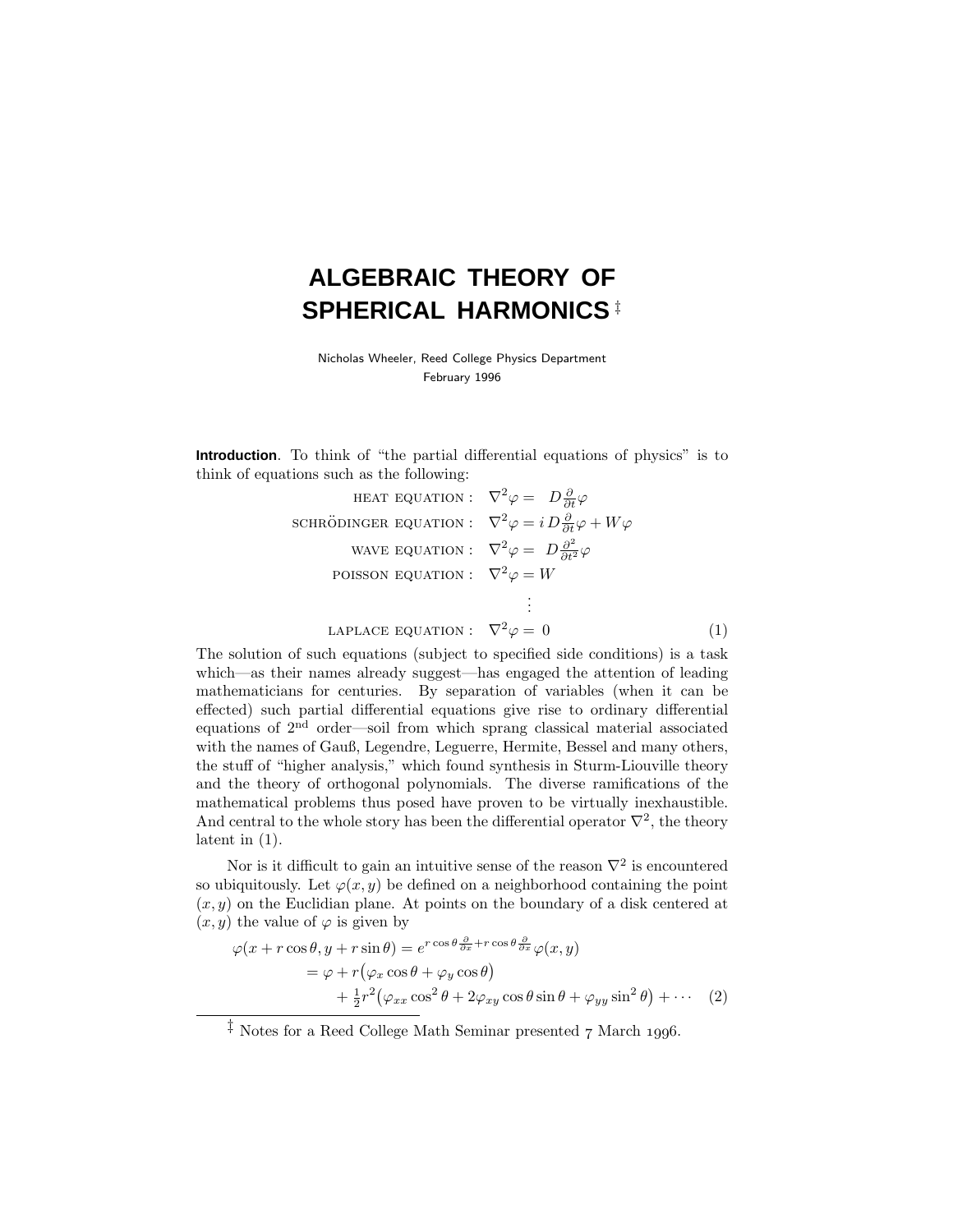The *average* of the values assumed by  $\varphi$  on the boundary of the disk is given therefore by

$$
\langle \varphi \rangle = \frac{1}{2\pi r} \int_0^{2\pi} \{ \text{right side of (2)} \} r \, d\theta
$$

$$
= \varphi + 0 + \frac{1}{4} r^2 \{ \varphi_{xx} + \varphi_{yy} \} + \cdots
$$

So we have  $1$ 

$$
\langle \varphi \rangle - \varphi = \frac{1}{4}r^2 \cdot \nabla^2 \varphi \tag{3}
$$

in leading approximation. Laplace's equation asserts simply that the  $\varphi$ -function is "relaxed":

$$
\nabla^2 \varphi = 0 \iff \langle \varphi \rangle = \varphi \quad \text{everywhere} \tag{4}
$$

If the  $\varphi$ -function descriptive of a physical field is, on the other hand, not relaxed, it is natural to set

restoring force = 
$$
k\{\langle \varphi \rangle - \varphi\}
$$
  
= mass element · acceleration

$$
k \frac{1}{4} r^2 \cdot \nabla^2 \varphi = 2 \pi r^2 \rho \cdot \frac{\partial^2}{\partial t^2} \varphi
$$

and thus to recover the wave equation, with  $D = 8\pi \rho/k$ .

The  $\nabla^2$  operator is actually quite a rubust construct. Within the exterior calculus one has<sup>2</sup>

$$
\nabla^2 = \mathbf{d} \ast \mathbf{d} \ast + (-)^{p(n-p+1)} \ast \mathbf{d} \ast \mathbf{d}
$$

while on Riemannian manifolds one has the "Laplace-Beltrami operator"

$$
g^{ij}\varphi_{;i;j} \equiv \nabla^2(0)\,\varphi = \left\{\frac{1}{\sqrt{g}}\frac{\partial}{\partial x^i}\sqrt{g}g^{ij}\frac{\partial}{\partial x^i}\right\}\,\varphi\tag{5}
$$

provided  $\varphi$  transforms as a scalar density of weight  $W = 0$ . In the more general case (as, for example, in quantum mechanics, where in order to preserve  $\int \psi^* \psi \, d^n x = 1$  the wave function must transform as a density of weight  $W = \frac{1}{2}$ the explicit description of  $\nabla^2(W)$  is very messy, but practical work is much simplified by the following little-known identity:

$$
\nabla^2(W) \cdot g^{+\frac{1}{2}W} = g^{+\frac{1}{2}W} \cdot \nabla^2(0)
$$
 (6)

$$
\langle \varphi \rangle - \varphi = \frac{1}{2n} r^2 \cdot \nabla^2 \varphi
$$

which is precisely the result which, as I have (with labor!) shown elsewhere, is obtained when one averages over the surface of an enveloping *n*-sphere.

<sup>2</sup> See p. 17 of "Electrodynamical applications of the exterior calculus" ( $1996$ ) for the origin and meaning of the sign factor.

 $^{\rm 1}\,$  We have achieved here—by averaging over the surface of a small enveloping 2-sphere (which is to say: a small disk centered at the field-point in question)—a result which is more commonly achieved by averaging over nearest-neighboring lattice points. In *n*-dimensions the lattice argument gives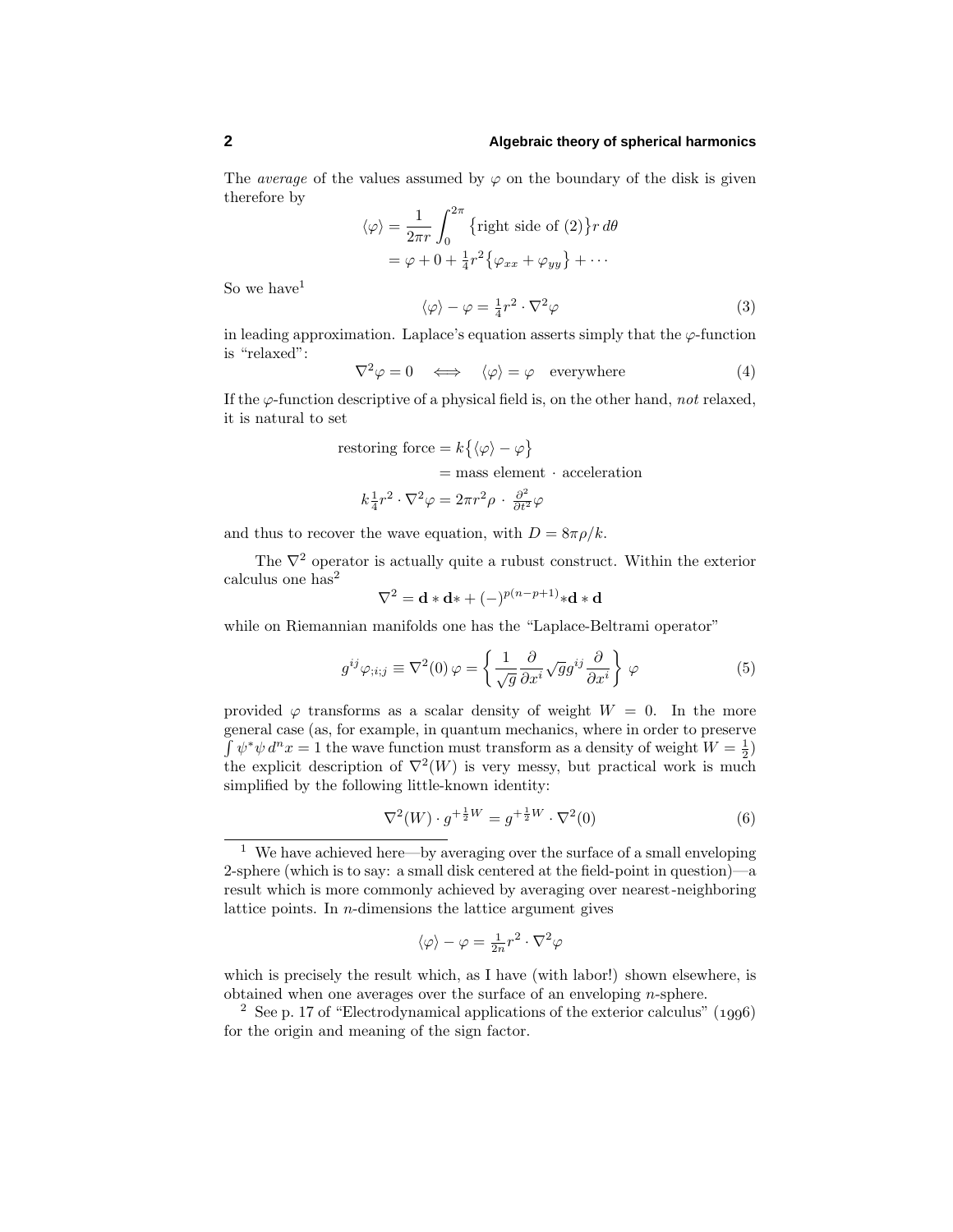## **Introduction 3**

Several analogs of the "shift rule" (6) will be encountered in subsequent pages.

So much by way of general orientation. To study  $\nabla^2 \varphi = 0$  is in Euclidean n-space to study

$$
\left\{ \left( \frac{\partial}{\partial x_1} \right)^2 + \left( \frac{\partial}{\partial x_2} \right)^2 + \dots + \left( \frac{\partial}{\partial x_n} \right)^2 \right\} \varphi(x_1, x_2, \dots, x_n) = 0
$$

The case  $n = 2$  is in many ways exceptional, for this familiar reason: if the complex-valued function  $f(z) = u(x, y) + iv(x, y)$  is analytic, then by virtue of the Cauchy-Riemann conditions

$$
\frac{\partial u}{\partial x} = \frac{\partial v}{\partial y} \quad \text{and} \quad \frac{\partial u}{\partial y} = -\frac{\partial v}{\partial x}
$$

the real-valued functions  $u(x, y)$  and  $v(x, y)$  are "conjugate harmonic"

$$
\nabla^2 u = \nabla^2 v = 0
$$

It is therefore very easy to exhibit solutions of the Laplace equation in two dimensions (though not so easy to satisfy imposed boundary conditons). When  $n \geq 3$  one has access, unfortunately, to no such magic carpet, and the situation is, in some respects, more "crystaline." For example, L. P. Eisenhart established in 1934 that there exist precisely eleven coordinate systems (of a certain type) in which the 3-dimensional Laplace equation

$$
\left\{ \left( \frac{\partial}{\partial x} \right)^2 + \left( \frac{\partial}{\partial y} \right)^2 + \left( \frac{\partial}{\partial z} \right)^2 \right\} \varphi(x, y, z) = 0
$$

separates; they are the

Rectangular Circular-cylindrical Elliptic-cylindrical Parabolic-cylindrical Spherical Prolate spheroidal Oblate spheroidal Parabolic Conical Ellipsoidal Paraboloidal

coordinate systems, the detailed descriptions of which are spelled out in the handbooks; see, for example, Field Theory Handbook by P. Moon & D. Spencer  $(Springer, 1961).$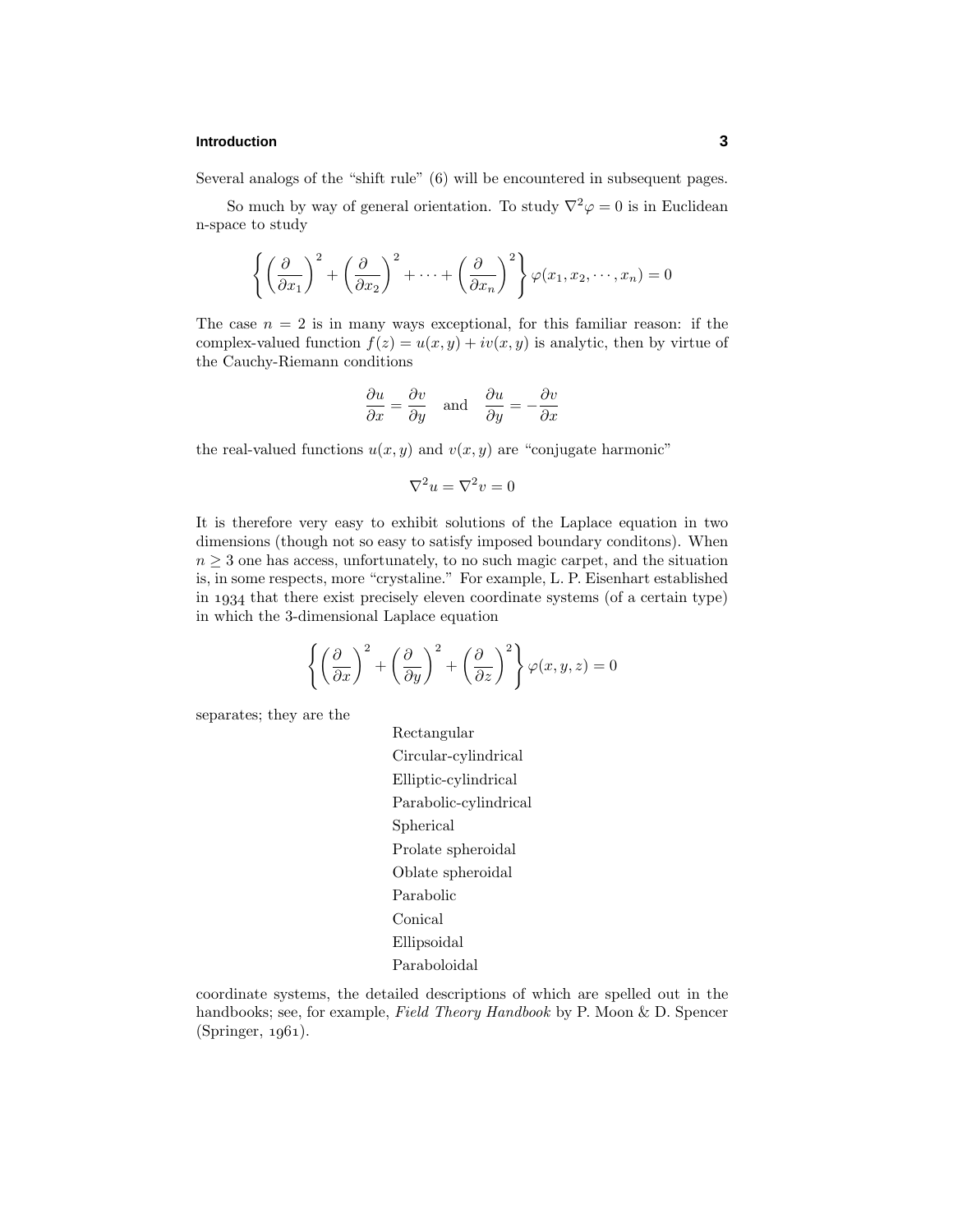Central to the quantum mechanics of a particle moving in a prescribed force field is the time-independent Schrödinger equation, which has the form

$$
\nabla^2 \psi(x, y, z) = [W(x, y, z) + \lambda] \psi(x, y, z)
$$
\n(7.1)

The presence of the *W*-factor serves to destroy separability except in favorable special cases. For example, if the force field is rotationally invariant

$$
W(x, y, z) = U(r) \quad \text{with} \quad r = \sqrt{x^2 + y^2 + z^2} \tag{7.2}
$$

then (7) does separate in spherical coordinates. Moreover

 $U(r) = kr^{2}$  permits separation also in *rectangular* coordinates  $U(r) = kr^{-1}$  permits separation also in *parabolic* coordinates

The former is familiar as the "isotropic spring potential," and the latter as the "Kepler potential." These are, as it happens (according to Bertrand's theorem<sup>3</sup>), the only central potentials in which all (bounded) orbits close upon themselves; the connection between double separability and orbital closure is a deep one, but it is a story for another day.

**1. Standard analytical construction of spherical harmonics**. My main objective today is to describe a novel approach<sup>4</sup> to the spherical separation of  $(7)$ —a novel approach to the *theory of spherical harmonics*—and it is to underscore the novelty (and the merit!) of the method that I pause now to outline the standard approach to the spherical separation problem. One writes

$$
x = r \sin \theta \cos \phi \n y = r \sin \theta \sin \phi \n z = r \cos \theta
$$
\n(8)

giving

$$
(ds)^{2} = (dx)^{2} + (dy)^{2} + (dz)^{2} = (dr)^{2} + r^{2}(d\theta)^{2} + r^{2}\sin^{2}\theta (d\phi)^{2}
$$

and from (5) obtains

$$
\nabla^2 = \frac{1}{r^2 \sin \theta} \left\{ \frac{\partial}{\partial r} r^2 \sin \theta \frac{\partial}{\partial r} + \frac{\partial}{\partial \theta} \sin \theta \frac{\partial}{\partial \theta} + \frac{\partial}{\partial \phi} \csc \theta \frac{\partial}{\partial \phi} \right\}
$$

One writes  $\psi(x, y, z) = \Psi(r, \theta, \phi)$  and assumes

$$
\Psi(r,\theta,\phi) = R(r) \cdot Y(\theta,\phi) \tag{9}
$$

 $3$  For an excellent discussion see Appendix A in the  $2<sup>nd</sup>$  edition of Goldstein's  $Classical Mechanics (1980).$ 

<sup>4</sup> Can a method first described nearly seventy years ago fairly be said to be "novel"? "Little-known and non-standard" is perhaps a better description.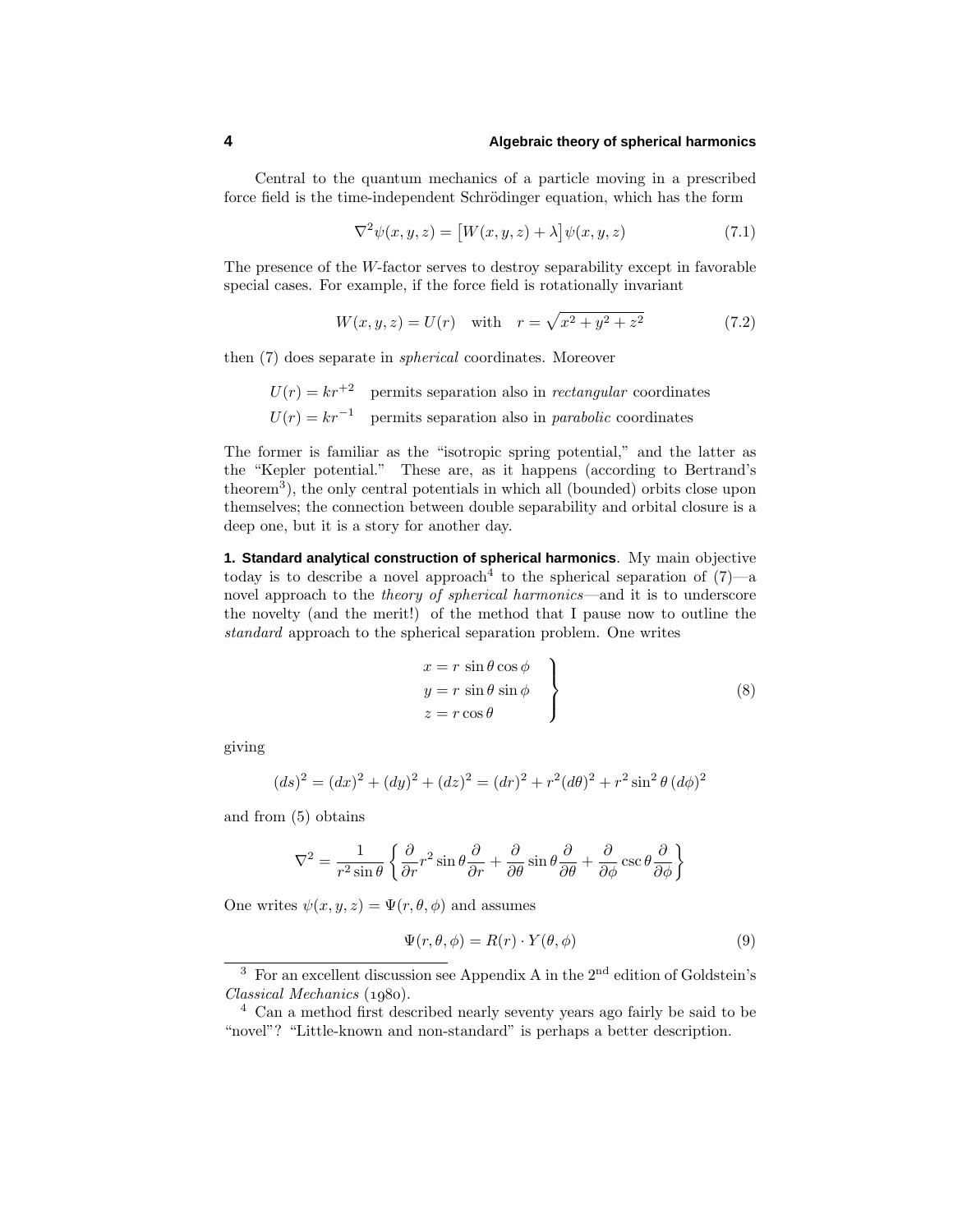#### **Analytic theory of spherical harmonics 5**

to obtain

$$
\left\{\frac{1}{r^2}\frac{d}{dr}r^2\frac{d}{dr} - \left[U(r) + \lambda\right] - \frac{\alpha}{r^2}\right\}R(r) = 0\tag{10.1}
$$

$$
\left\{\frac{1}{\sin\theta}\frac{\partial}{\partial\theta}\sin\theta\frac{\partial}{\partial\theta} + \frac{1}{\sin^2\theta}\frac{\partial^2}{\partial\phi^2}\right\}Y(\theta,\phi) = -\alpha Y(\theta,\phi) \tag{10.2}
$$

where  $\alpha$  is a "separation constant." It is notable that the particulars of the problem, as written onto  $U(r)$ , enter into the structure of the "radial equation" (10.1), but are completely absent from (10.2), which looks only to what we might call the "sphericity" of the problem. To complete the separation, one writes

$$
Y(\theta, \phi) = \Theta(\theta) \cdot \Phi(\phi) \tag{11}
$$

and obtains

$$
\left\{\frac{1}{\sin\theta}\frac{d}{d\theta}\sin\theta\frac{d}{d\theta} + \alpha - \frac{\beta}{\sin^2\theta}\right\}\Theta(\theta) = 0
$$
\n(12.1)

$$
\left\{\frac{d^2}{d\phi^2} + \beta\right\}\Phi(\phi) = 0\tag{12.2}
$$

where  $\beta$  is again a separation constant. From (12.2) and the requirement that solutions be *regular on the whole sphere* one is led easily to the orthonormal functions

$$
\Phi_m(\phi) \equiv \frac{1}{\sqrt{2\pi}} e^{im\phi} \quad \text{where} \quad m = 0, \pm 1, \pm 2, \cdots \tag{13}
$$

and to the conclusion that  $\beta = m^2$ . Returning with the latter information to (12.1) one confronts a more intricate problem. A change of variables

$$
\theta \longrightarrow \omega \equiv \cos \theta \tag{14}
$$

produces

$$
\mathcal{D}(m^2)P(\omega) = 0\tag{15}
$$

where  $P(\cos \theta) = \Theta(\theta)$  and the operator  $\mathcal{D}(m^2)$  is defined

$$
\mathcal{D}(m^2) \equiv \left\{ \frac{d}{d\omega} \left( 1 - \omega^2 \right) \frac{d}{d\omega} + \alpha - \frac{m^2}{1 - \omega^2} \right\}
$$

$$
= \left\{ \left( 1 - \omega^2 \right) \frac{d^2}{d\omega^2} - 2\omega \frac{d}{d\omega} + \alpha - \frac{m^2}{1 - \omega^2} \right\} \tag{16}
$$

Remarkably (compare the "shift rule" (6)),

$$
\mathcal{D}(m^2) \cdot \left(1 - \omega^2\right)^{\frac{1}{2}m} \left(\frac{d}{d\omega}\right)^m = \left(1 - \omega^2\right)^{\frac{1}{2}m} \left(\frac{d}{d\omega}\right)^m \cdot \mathcal{D}(0) \tag{17}
$$

with this implication: if  $P(\omega)$  is a solution of  $D(0)P(\omega) = 0$  then

$$
P^{m}(\omega) \equiv \left(1 - \omega^{2}\right)^{\frac{1}{2}m} \left(\frac{d}{d\omega}\right)^{m} P(\omega) \quad \text{is a solution of} \quad \mathcal{D}(m^{2}) P^{m}(\omega) = 0 \tag{18}
$$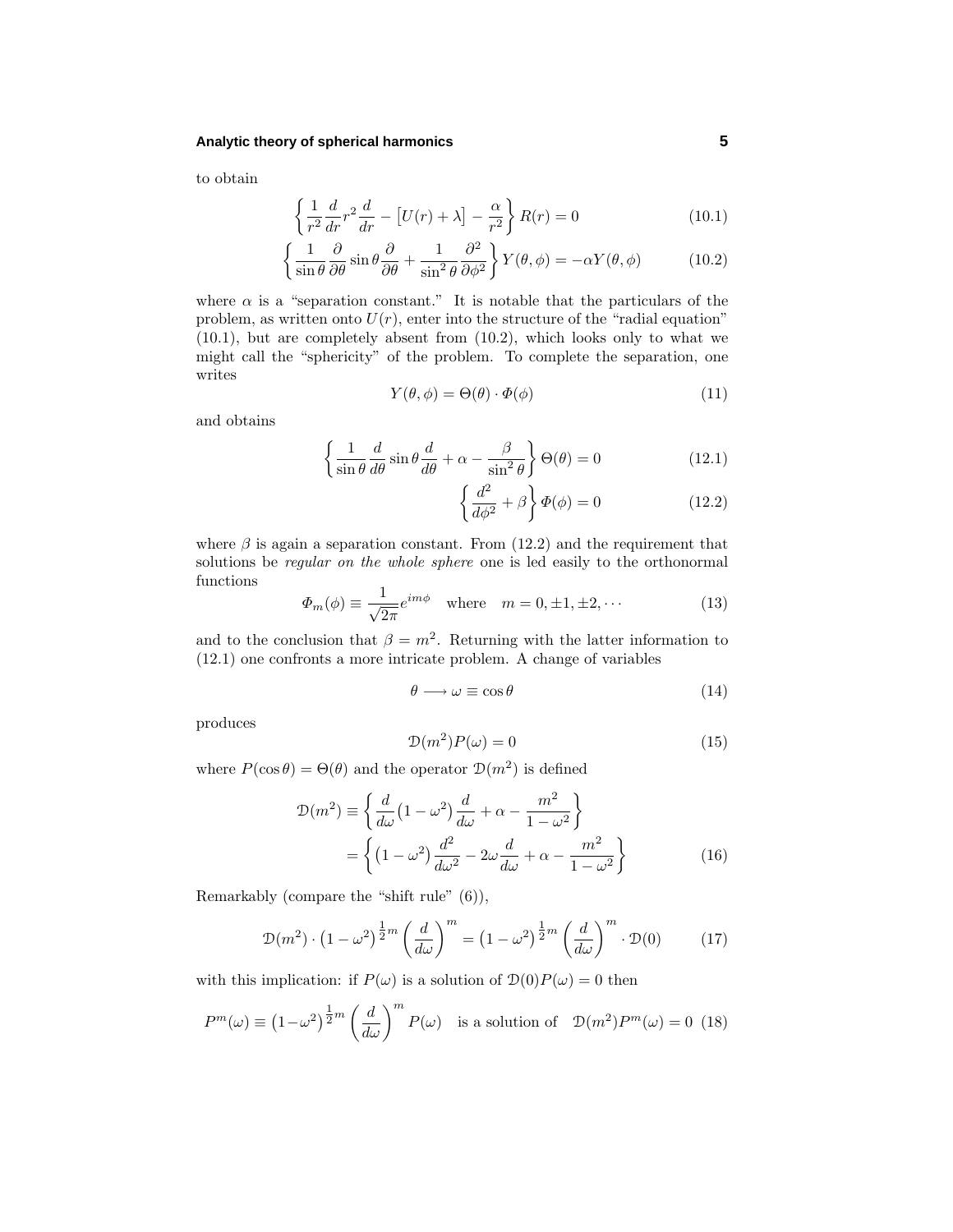So one studies

$$
\left\{\frac{d}{d\omega}\left(1-\omega^2\right)\frac{d}{d\omega}+\alpha\right\}P(\omega)=0\tag{19}
$$

Highly non-trivial analysis leads to the conclusion that solutions regular on the sphere exist if and only if

$$
\alpha = \ell(\ell + 1) \quad \text{with} \quad \ell = 0, 1, 2, \cdots \tag{20}
$$

in which case the solutions are in fact the famous Legendre polynomials, which can be described

$$
P_{\ell}(\omega) = \frac{1}{2^{\ell} \ell!} \left(\frac{d}{d\omega}\right)^{\ell} \left(\omega^2 - 1\right)^{\ell} \tag{21}
$$

Thus, when all the dust has settled, is one led to the functions

$$
Y_{\ell}^{m}(\theta,\phi) \equiv \sqrt{\frac{2\,\ell+1}{4\pi} \frac{(\ell-|m|)!}{(\ell+|m|)!}} \cdot P_{\ell}^{m}(\cos\theta)e^{im\phi}
$$
 (22)

where  $\ell = 0, 1, 2, \cdots$  and  $m = 0, \pm 1, \pm 2, \cdots, \pm \ell$ . These "spherical harmonics" are orthonormal on the sphere

$$
\int_0^{2\pi} \int_0^{\pi} \left( Y_{\ell'}^{m'}(\theta,\phi) \right)^* \left( Y_{\ell''}^{m''}(\theta,\phi) \right) \sin \theta \, d\theta \, d\phi = \delta^{m'm''} \delta_{\ell'\ell''}
$$

and put one in position to do "Fourier analysis on the sphere," just as the functions (13) permit one to do Fourier analysis on the circle. This is a wonderful accomplishment, of high practical importance in a great variety of applications. But the argument which led us to the construction of the functions  $Y^m_{\ell}(\theta, \phi)$  is notable for its opaque intricacy, and has left us deeply indebted to Legendre, who was clearly no slouch!

**2. Harmonic polynomials: Kramers' construction**. It was by straightforward application of precisely such classical analysis (*and* its relatively less well known parabolic counterpart) that Schrödinger, in his very first quantum mechanical publication  $(1926)$ , constructed the quantum theory of the hydrogen atom. Almost immediately thereafter the Dutch physicist H. A. Kramers, drawing inspiration from Schrödinger's accomplishment, sketched an alternative approach to the theory of spherical harmonics which has, in my view, much to recommend it, but which remains relatively little known. It was in the (misplaced) hope of rectifying the latter circumstance that H. C. Brinkman (formerly a student of Kramers') published in  $1956$  the slim monograph (Applications of Spinor Invariants in Atomic Physics, North-Holland) which has been my principal source.

The germinal idea resides in two assumptions. First we assume  $\psi(x, y, z)$ to have—compare (9)—the factored structure

$$
\psi(x, y, z) = \underbrace{F_{\ell}(r) \cdot (\mathbf{a} \cdot \mathbf{r})^{\ell}}_{\text{magnif.} \text{path notation} \text{ is a given in } \mathbb{R}} \tag{23}
$$

manifestly rotation-invariant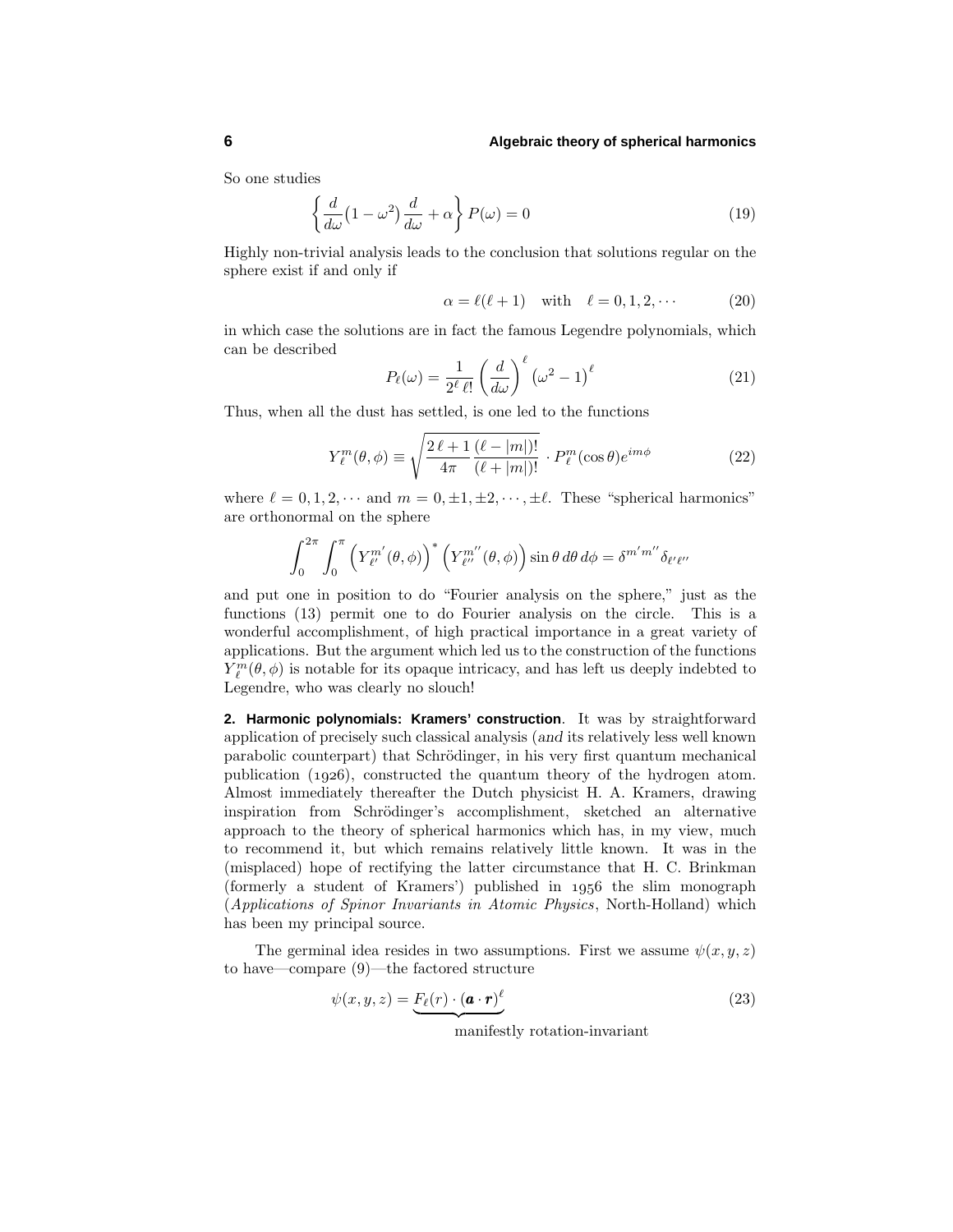#### **Harmonic polynomials: Kramers' construction 7**

Introduction of (23) into (7) leads straightforwardly to the equation

$$
(\mathbf{a} \cdot \mathbf{r})^{\ell} \cdot \left\{ \frac{d^2}{dr^2} + \frac{2(\ell+1)}{r} \frac{d}{dr} - \left[ W(r) + \lambda \right] \right\} F_{\ell}(r) + F_{\ell}(r) \cdot \nabla^2 (\mathbf{a} \cdot \mathbf{r})^{\ell} = 0
$$

The statement

$$
\nabla^2 (\boldsymbol{a} \cdot \boldsymbol{r})^{\ell} = 0 \tag{24.1}
$$

is now not forced by the usual separation argument, so will simply be assumed; the implicit companion of that assumption is the modified radial equation

$$
\left\{\frac{d^2}{dr^2} + \frac{2(\ell+1)}{r}\frac{d}{dr} - \left[W(r) + \lambda\right]\right\} F_{\ell}(r) = 0 \tag{24.2}
$$

It is to (24.1) that we henceforth confine our attention. Immediately

$$
\nabla^2 (\boldsymbol{a} \cdot \boldsymbol{r})^{\ell} = \ell(\ell-1)(\boldsymbol{a} \cdot \boldsymbol{r})^{\ell-2}(\boldsymbol{a} \cdot \boldsymbol{a}) \tag{25}
$$

so to achieve (24.1) we must have  $\mathbf{a} \cdot \mathbf{a} = 0$ . The impliction is that the null 3-vector *a* must be complex:

$$
\mathbf{a} = \mathbf{b} + i\mathbf{c} \quad \text{with} \quad b^2 = c^2 \quad \text{and} \quad \mathbf{b} \cdot \mathbf{c} = 0 \tag{26}
$$

Since  $a_1^2 + a_2^2 + a_3^2 = 0$  entails  $a_3 = i\sqrt{(a_1 + ia_2)(a_1 - ia_2)}$  it becomes fairly natural to introduce complex variables

$$
u \equiv \sqrt{a_1 + ia_2}
$$
  

$$
v \equiv \sqrt{a_1 - ia_2}
$$

Then

$$
a_1 = \frac{1}{2}(u^2 + v^2) a_2 = -i\frac{1}{2}(u^2 - v^2) a_3 = i uv
$$
 (27)

The  $a(u, v)$  thus defined has the property that

$$
\mathbf{a}(u,v) = \mathbf{a}(-u,-v) \tag{28}
$$

We conclude that as  $(u, v)$  ranges over complex 2-space  $\mathbf{a}(u, v)$  ranges twice over the set of null 3-vectors.

With the aid of (27) we obtain

$$
(\mathbf{a} \cdot \mathbf{r})^{\ell} = \left[\frac{1}{2}(u^2 + v^2)x - i\frac{1}{2}(u^2 - v^2)y + i uvz\right]^{\ell}
$$
  
=  $\left[\frac{1}{2}u^2(x - iy) + i uvz + \frac{1}{2}v^2(x + iy)\right]^{\ell}$   
=  $\left(\frac{r}{2}\right)^{\ell} \left[u^2 \sin \theta e^{-i\phi} + 2iuv \cos \theta + v^2 \sin \theta e^{+i\phi}\right]^{\ell}$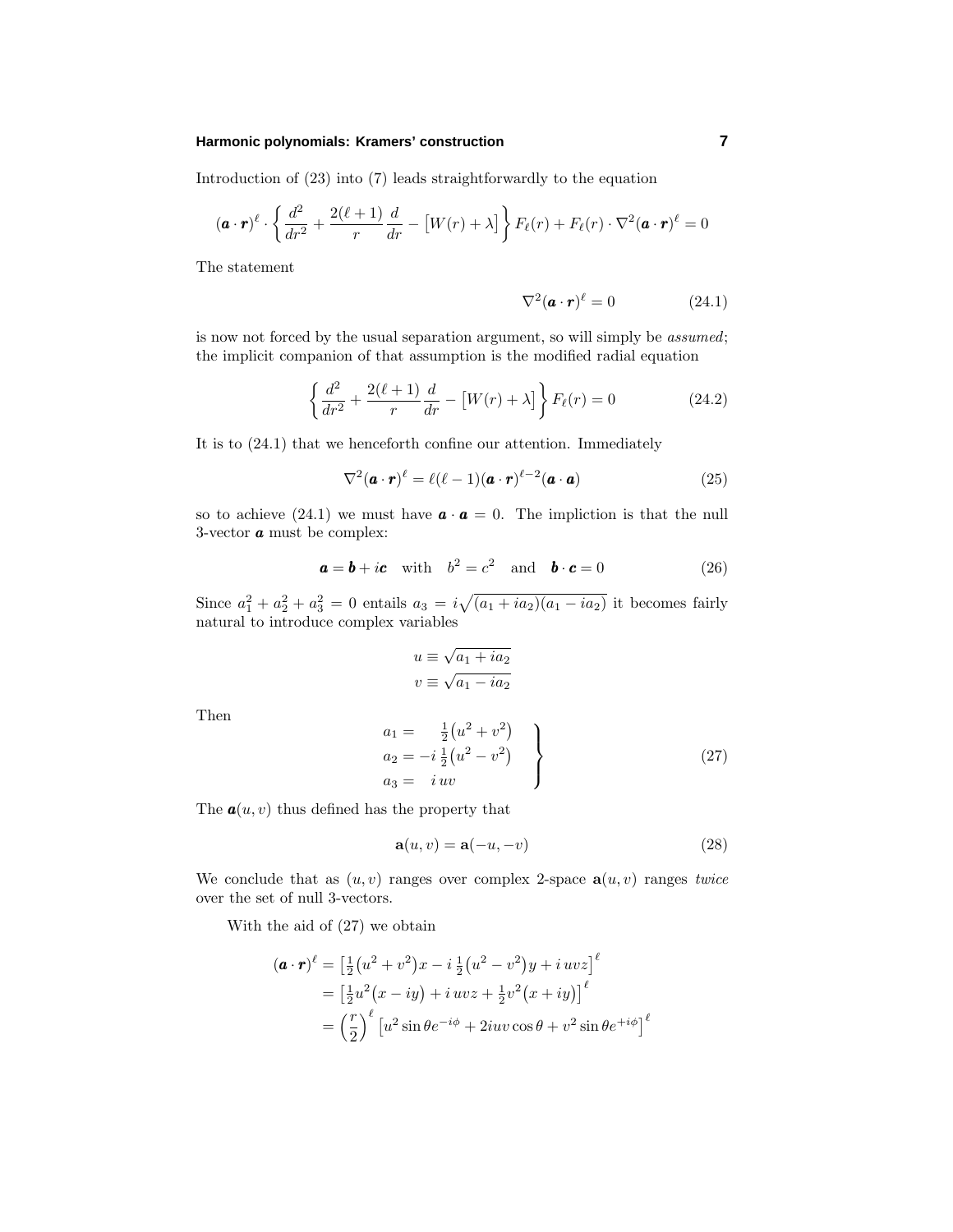which, provided  $\ell$  is an integer, we can notate

$$
\equiv \left(\frac{r}{2}\right)^{\ell} \sum_{m=-\ell}^{m=+\ell} u^{\ell-m} v^{\ell+m} Q_{\ell}^{m}(\theta,\phi) \tag{29}
$$

Since  $(29)$  is, by construction, harmonic for all  $u$  and  $v$  we have

$$
\nabla^2 \left\{ r^\ell Q_\ell^m(\theta, \phi) \right\} = 0
$$

which by (10) entails

$$
\left\{\frac{1}{r^2}\frac{d}{dr}r^2\frac{d}{dr} - \frac{\alpha}{r^2}\right\} r^{\ell} = 0 \quad \text{giving back again} \quad \alpha = \ell(\ell+1)
$$

and

$$
\left\{\frac{1}{\sin\theta}\frac{\partial}{\partial\theta}\sin\theta\frac{\partial}{\partial\theta} + \frac{1}{\sin^2\theta}\frac{\partial^2}{\partial\phi^2} + \ell(\ell+1)\right\}Q_{\ell}^m(\theta,\phi) = 0
$$

Our assignment now is to construct explicit descriptions of the functions  $Q_{\ell}^m(\theta, \phi)$ ; our expectation, of course, is that we will find

$$
Q_{\ell}^{m}(\theta,\phi) \sim Y_{\ell}^{m}(\theta,\phi) \tag{30}
$$

Proceeding in Kramer's clever footsteps, we write

$$
\sum_{m=-\ell}^{m=+\ell} u^{\ell-m} v^{\ell+m} Q_{\ell}^{m}(\theta, \phi) = \left[ u^{2} \sin \theta e^{-i\phi} + 2iuv \cos \theta + v^{2} \sin \theta e^{+i\phi} \right]^{\ell}
$$
  
\n
$$
= \left( u^{2} e^{-i\phi} \right)^{\ell} \left[ \sin \theta + 2i \left( v/u \right) e^{i\phi} \cos \theta + \left( v^{2}/u^{2} \right) e^{2i\phi} \sin \theta \right]^{\ell}
$$
  
\n
$$
= \left( u^{2} e^{-i\phi} \right)^{\ell} \left[ \left( 1 - Z^{2} \right) \sin \theta + 2Z \cos \theta \right]^{\ell}
$$
  
\n
$$
Z = i \left( v/u \right) e^{i\phi}
$$
  
\n
$$
= \left( \frac{u^{2} e^{-i\phi}}{\sin \theta} \right)^{\ell} \left[ \left( 1 - Z^{2} \right) \sin^{2} \theta + 2Z \sin \theta \cos \theta \right]^{\ell}
$$
  
\n
$$
= \left( \frac{u^{2} e^{-i\phi}}{\sin \theta} \right)^{\ell} \left[ 1 - \left( \cos \theta - Z \sin \theta \right)^{2} \right]^{\ell}
$$
  
\n
$$
= \left( \frac{u^{2} e^{-i\phi}}{\sin \theta} \right)^{\ell} \sum_{k=0}^{2\ell} \frac{1}{k!} Z^{k} \left\{ \left( \frac{d}{dZ} \right)^{k} \left[ 1 - \left( \cos \theta - Z \sin \theta \right)^{2} \right]^{\ell} \right\}_{Z=0}^{2(31)}
$$

A change of variable

$$
Z \longrightarrow \Omega(Z) \equiv \cos \theta - Z \sin \theta
$$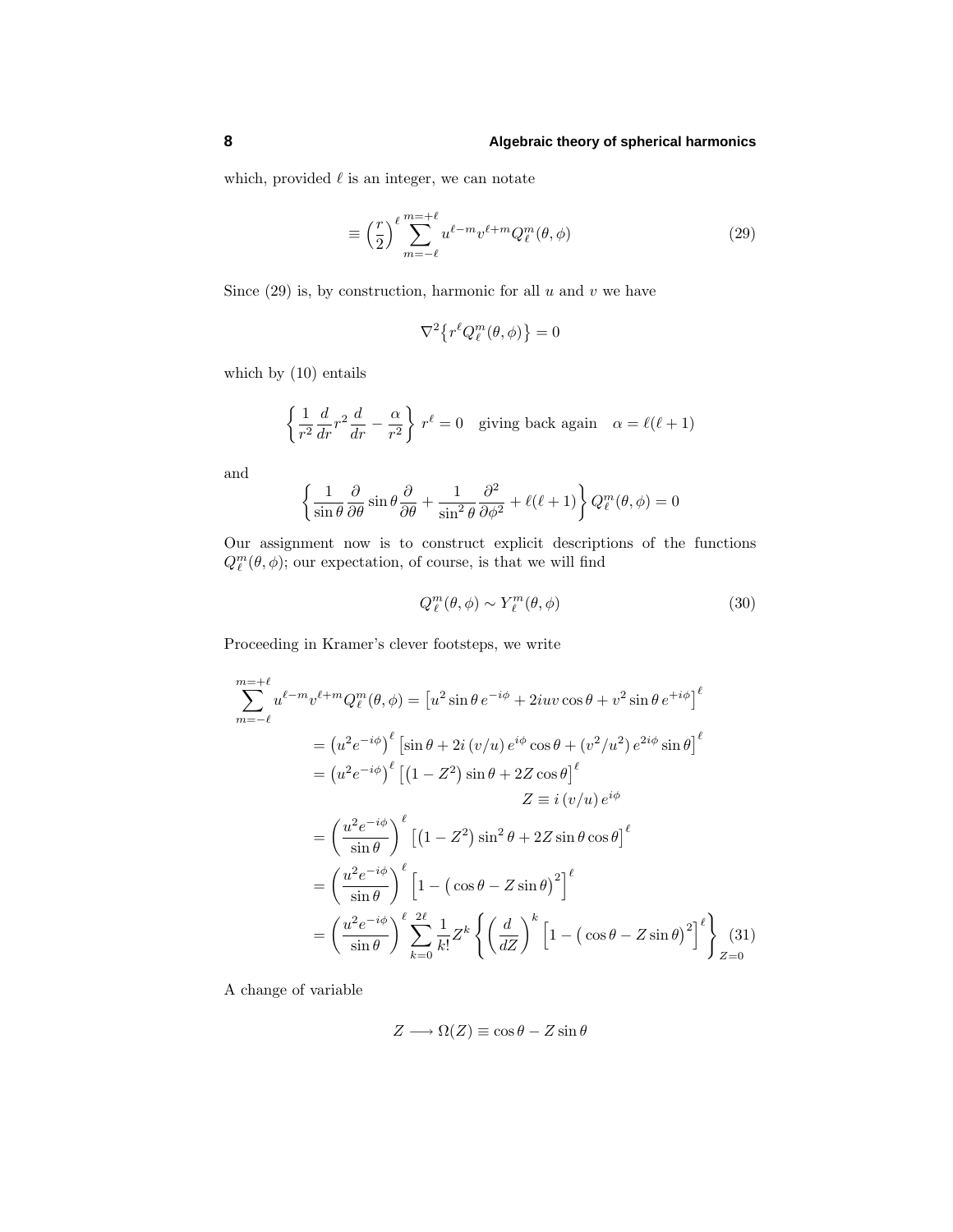#### **Harmonic polynomials: Kramers' construction 9**

gives 
$$
\frac{d}{dZ} = (-\sin \theta) \frac{d}{d\Omega}
$$
 whence  $\left(\frac{d}{dZ}\right)^k = (-\sin \theta)^k \left(\frac{d}{d\Omega}\right)^k$  so  
\n
$$
\left\{ \left(\frac{d}{dZ}\right)^k \left[1 - (\cos \theta - Z \sin \theta)^2\right]^{\ell} \right\}_{Z=0}
$$
\n
$$
= (-\sin \theta)^k \left\{ \left(\frac{d}{d\Omega}\right)^k \left[1 - \Omega^2\right]^{\ell} \right\}_{\Omega = \Omega(0)}
$$
\n
$$
= (-\sin \theta)^k \left(\frac{d}{d\omega}\right)^k \left[1 - \omega^2\right]^{\ell}
$$

where (consistently with prior usage)  $\Omega(0) = \cos \theta \equiv \omega$ . Returning with this information to (31) we obtain

$$
\sum_{m=-\ell}^{\ell} u^{\ell-m} v^{\ell+m} Q_{\ell}^{m}(\theta, \phi) = \left(\frac{u^{2} e^{-i\phi}}{\sin \theta}\right)^{\ell} \sum_{k=0}^{2\ell} \frac{1}{k!} \left(-Z \sin \theta\right)^{k} \left(\frac{d}{d\omega}\right)^{k} \left[1 - \omega^{2}\right]^{\ell}
$$

$$
= \left(\frac{u^{2} e^{-i\phi}}{\sin \theta}\right)^{\ell} \sum_{m=-\ell}^{\ell} \frac{1}{(\ell+m)!} \underbrace{\left(-Z \sin \theta\right)^{\ell+m}}_{\equiv (-i)^{\ell+m} v^{\ell+m} u^{-\ell-m} e^{i(\ell+m)\phi} (\sin \theta)^{\ell+m}
$$

$$
= \sum_{m=-\ell}^{\ell} u^{\ell-m} v^{\ell+m} \left\{\frac{(-i)^{\ell+m}}{(\ell+m)!} e^{im\phi} \underbrace{\left(\sin \theta\right)^{m} \left(\frac{d}{d\omega}\right)^{\ell+m}}_{\equiv (-)^{\ell} (1 - \omega^{2})^{\frac{1}{2}m} \left(\frac{d}{d\omega}\right)^{\ell+m}} \underbrace{\left(1 - \omega^{2}\right)^{\ell}}_{\equiv (-)^{\ell} 2^{\ell} \ell! P_{\ell}^{m}(\omega)}
$$

giving

$$
Q_{\ell}^{m}(\theta,\phi) = (-)^{\ell}(-i)^{\ell+m} \frac{2^{\ell}\ell!}{(\ell+m)!} \cdot e^{im\phi} P_{\ell}^{m}(\cos\theta)
$$
 (32)

—precisely as anticipated at (30). Remarkably, we have achieved (32) without having had to solve any 2<sup>nd</sup>-order differential equations, without imposing any regularity conditions (these were latent in our initial assumption), without acquiring indebtedness to Legendre.

It is instructive to compare the preceeding line of argument with its 2-dimensional counterpart. Since  $a_1^2 + a_2^2 = 0$  entails  $a_2 = ia_1$  it becomes natural to write

$$
\begin{aligned}\n a_1 &= u \\
 a_2 &= iu\n \end{aligned}\n \tag{33}
$$

Then

$$
(\mathbf{a} \cdot \mathbf{r})^m = [ux + iuy]^m
$$
  
= [ur cos  $\phi$  + iur sin  $\phi$ ]<sup>m</sup>  
=  $r^m[u^m e^{im\phi}]$  (34)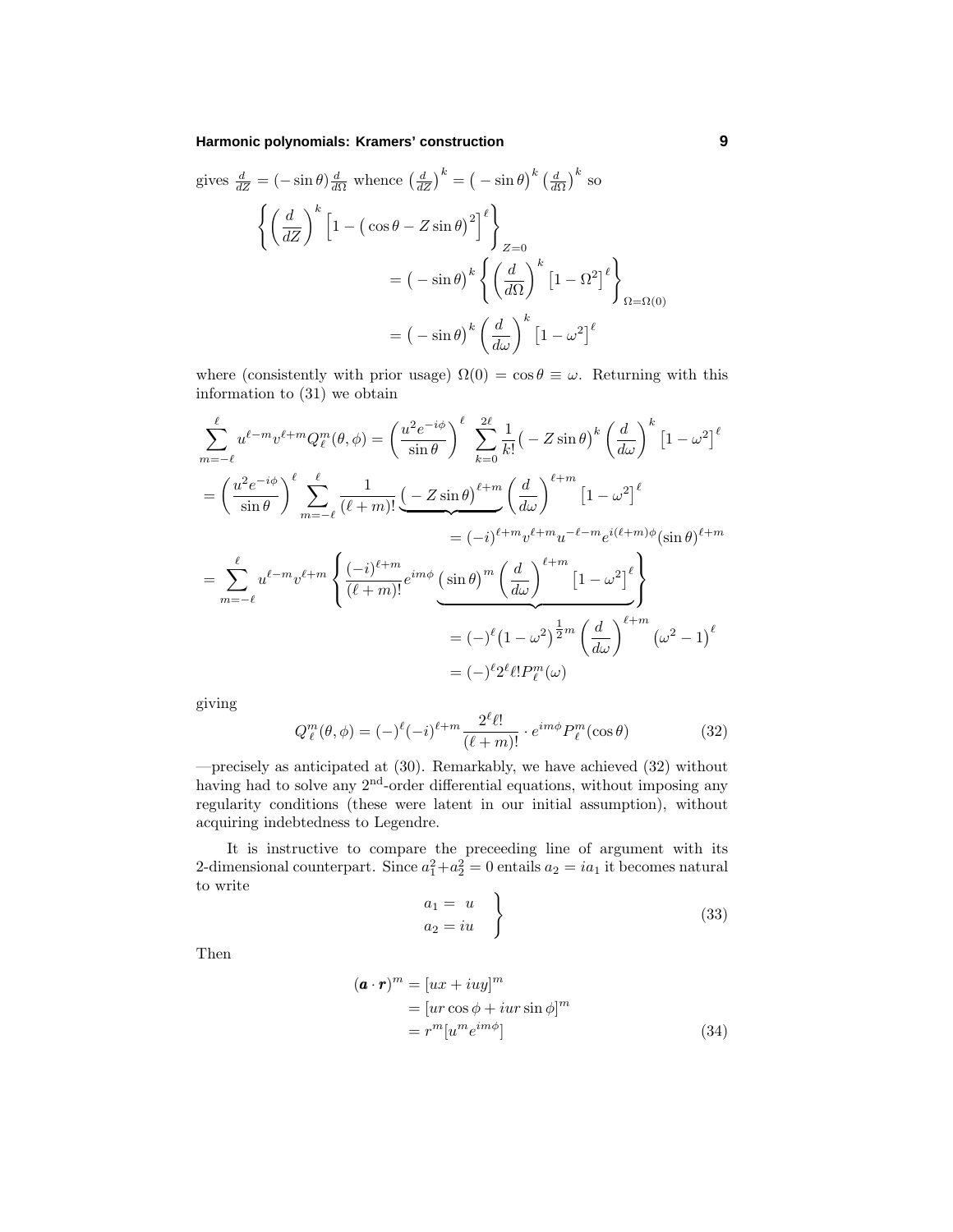where I have forced myself to proceed in pedantic imitation of the argument that led to (29). The  $\Sigma$  consists now of but a single term. Were I to continue in my pedantry, I would write

$$
Q_m(\phi) = e^{im\phi} \tag{35}
$$

and observe that

$$
\nabla^2 \left\{ r^m Q_m(\phi) \right\} = 0
$$

though this is hardly a surprise;  $r^1Q_1(\phi) = x + iy \equiv z$  so  $r^mQ_m(\phi) = z^m$ , which is an analytic function, and therefore is assuredly harmonic. Look now to the manifestly rotation-invariant expressions

$$
C_{mn} \equiv \int_0^{2\pi} (\mathbf{A} \cdot \mathbf{r})^{* m} (\mathbf{a} \cdot \mathbf{r})^n d\phi \qquad (36.1)
$$

$$
= r^{m+n} \cdot U^{*m} u^n \cdot \int_0^{2\pi} Q^*_{m}(\phi) Q_n(\phi) d\phi \qquad (36.2)
$$

In the *u*-representation rotation entails

$$
u \longrightarrow e^{i\vartheta} u \tag{37}
$$

under which  $U^*^m u^n$  is invariant if and only if  $m = n$ . The implication is that

$$
\int_0^{2\pi} Q^*_{m}(\phi) Q_n(\phi) d\phi = 0 \quad \text{unless } m = n
$$

The functions  $Q_m(\phi)$  are, in other words, *orthogonal*. It follows moreover from the  $\phi$ -independence of  $(\mathbf{A} \cdot \mathbf{r})^*(\mathbf{a} \cdot \mathbf{r}) = (U^*x - iU^*y)(ux + iuy) = r^2 \cdot U^*u$  that

$$
C_{mm} = \left[r^2 \cdot U^* u\right]^m \cdot \int_0^{2\pi} d\phi = \left[r^2 \cdot U^* u\right]^m \cdot 2\pi
$$

so in fact we have

$$
\int_0^{2\pi} Q_{m}^*(\phi) Q_n(\phi) d\phi = \begin{cases} 2\pi & \text{if } m = n \\ 0 & \text{otherwise} \end{cases}
$$
 (38)

The integral relations just established are, of course, trivial implications of the definitions (35) of the functions  $Q_m(\phi)$ . Note, however, that in arriving at (38) we did not have actually to integrate anything; the mode of argument was entirely algebraic, rooted in the transformational aspects of the formalism at hand. Moreover, the line of argument sketched above has (as will emerge) the property that it admits of natural generalization.

**3. Rotational ramifications**. At (27) we set up an association between complex null 3-vectors  $\mathbf{a} = \mathbf{b} + i\mathbf{c}$  and the points of a complex 2-space:

$$
\begin{pmatrix} u \\ v \end{pmatrix} \xrightarrow{\qquad \qquad } \begin{pmatrix} a_1 \\ a_2 \\ a_3 \end{pmatrix}
$$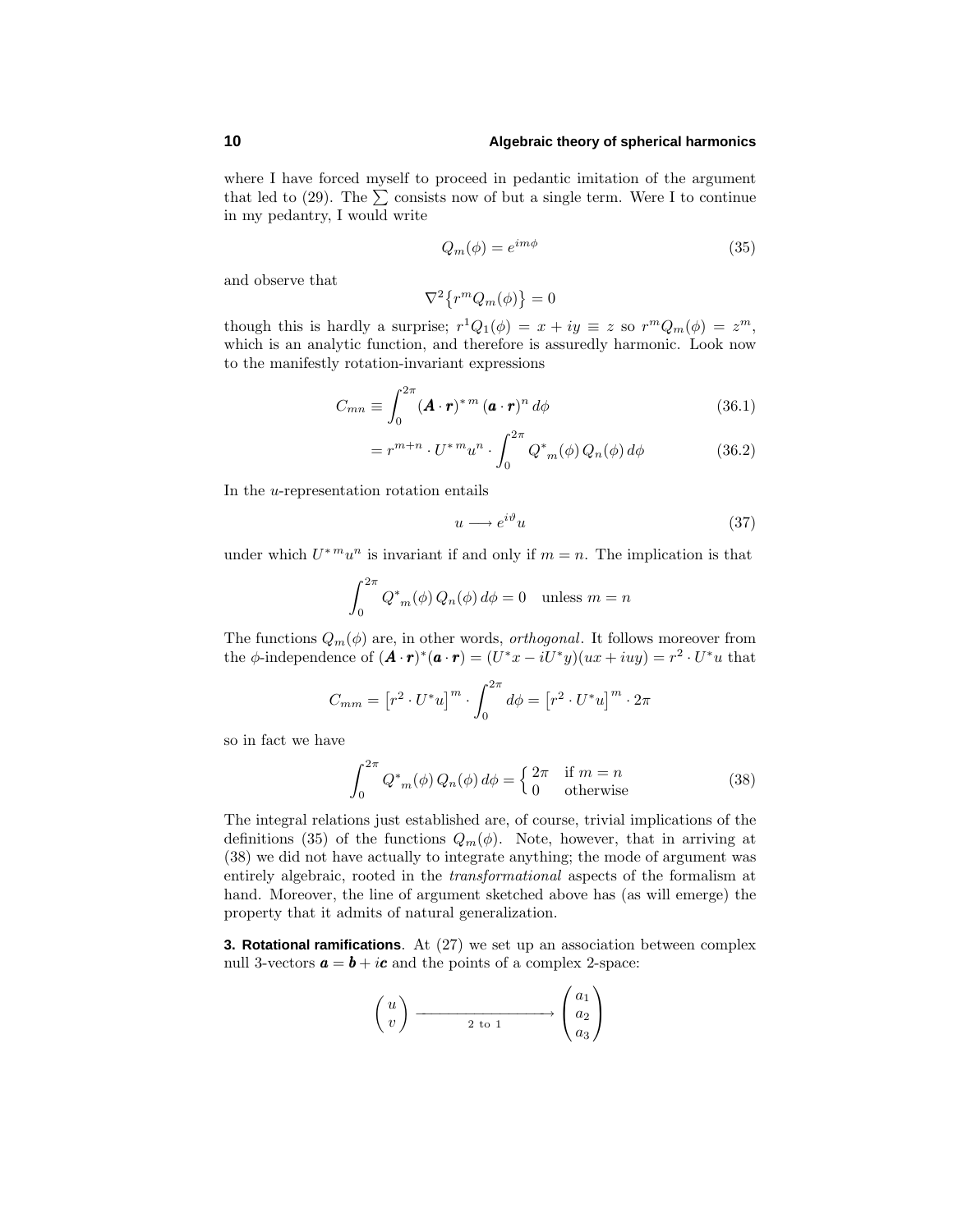#### **Rotational ramifications 11**

By computation

$$
\mathbf{a}^* \cdot \mathbf{a} = a_1^* a_1 + a_2^* a_2 + a_3^* a_3 = \frac{1}{2} (u^* u + v^* v)^2 = \frac{1}{2} \left\{ \begin{pmatrix} u \\ v \end{pmatrix}^{\dagger} \begin{pmatrix} u \\ v \end{pmatrix} \right\}^2
$$
(39)

The right side of (39) will be invariant under

$$
\begin{pmatrix} u \\ v \end{pmatrix} \longrightarrow \begin{pmatrix} \overline{u} \\ \overline{v} \end{pmatrix} = \mathbb{U} \begin{pmatrix} u \\ v \end{pmatrix}
$$

if and only if U is unitary:  $\mathbb{U}^{\dagger}\mathbb{U} = \mathbb{I}$ . Without loss of generality one can write  $\mathbb{U} = e^{i\vartheta} \mathbb{S}$  with  $\mathbb{S}$  unimodular:  $\mathbb{S}^{\mathbb{t}} \mathbb{S} = \mathbb{I}$  and  $\det \mathbb{S} = 1$ . It follows from (27) that

$$
\begin{pmatrix} u \\ v \end{pmatrix} \longrightarrow \begin{pmatrix} \overline{u} \\ \overline{v} \end{pmatrix} = e^{i\theta} \begin{pmatrix} u \\ v \end{pmatrix} \text{ induces } \mathbf{a} \longrightarrow \overline{\mathbf{a}} = e^{2i\vartheta} \mathbf{a} \tag{40}
$$

To study the action  $a \longrightarrow \overline{a}$  similarly induced by  $\mathbb S$  we find it most efficient to proceed infinitesimally; we write

$$
\mathbb{S} = \mathbb{I} + \frac{1}{2}\delta\varphi \cdot \mathbb{L} \tag{41}
$$

and observe that the unimodularity of S entails the traceless anti-hermiticity of  $\mathbb{L}$ :

$$
\mathbb{L} = \begin{pmatrix} i\lambda_3 & \lambda_1 + i\lambda_2 \\ -\lambda_1 + i\lambda_2 & -i\lambda_3 \end{pmatrix}
$$
 (42)

where without loss of generality we assume  $\det \mathbb{L} = \lambda_1^2 + \lambda_2^2 + \lambda_3^2 = 1$ . Introducing (42) into (41) and (41) into

$$
\begin{pmatrix} u \\ v \end{pmatrix} \longrightarrow \begin{pmatrix} \overline{u} \\ \overline{v} \end{pmatrix} = \mathbb{S} \begin{pmatrix} u \\ v \end{pmatrix} = \begin{pmatrix} u \\ v \end{pmatrix} + \delta \begin{pmatrix} u \\ v \end{pmatrix}
$$

we obtain

$$
\delta\begin{pmatrix}u\\v\end{pmatrix} = \frac{1}{2}\delta\varphi \cdot \mathbb{L}\begin{pmatrix}u\\v\end{pmatrix} = \frac{1}{2}\delta\varphi \cdot \begin{pmatrix}i\lambda_3u + (\lambda_1 + i\lambda_2)v\\(-\lambda_1 + i\lambda_2)u - i\lambda_3v\end{pmatrix}
$$

which by (27) induces

$$
a\longrightarrow \overline{a}=a+\delta a
$$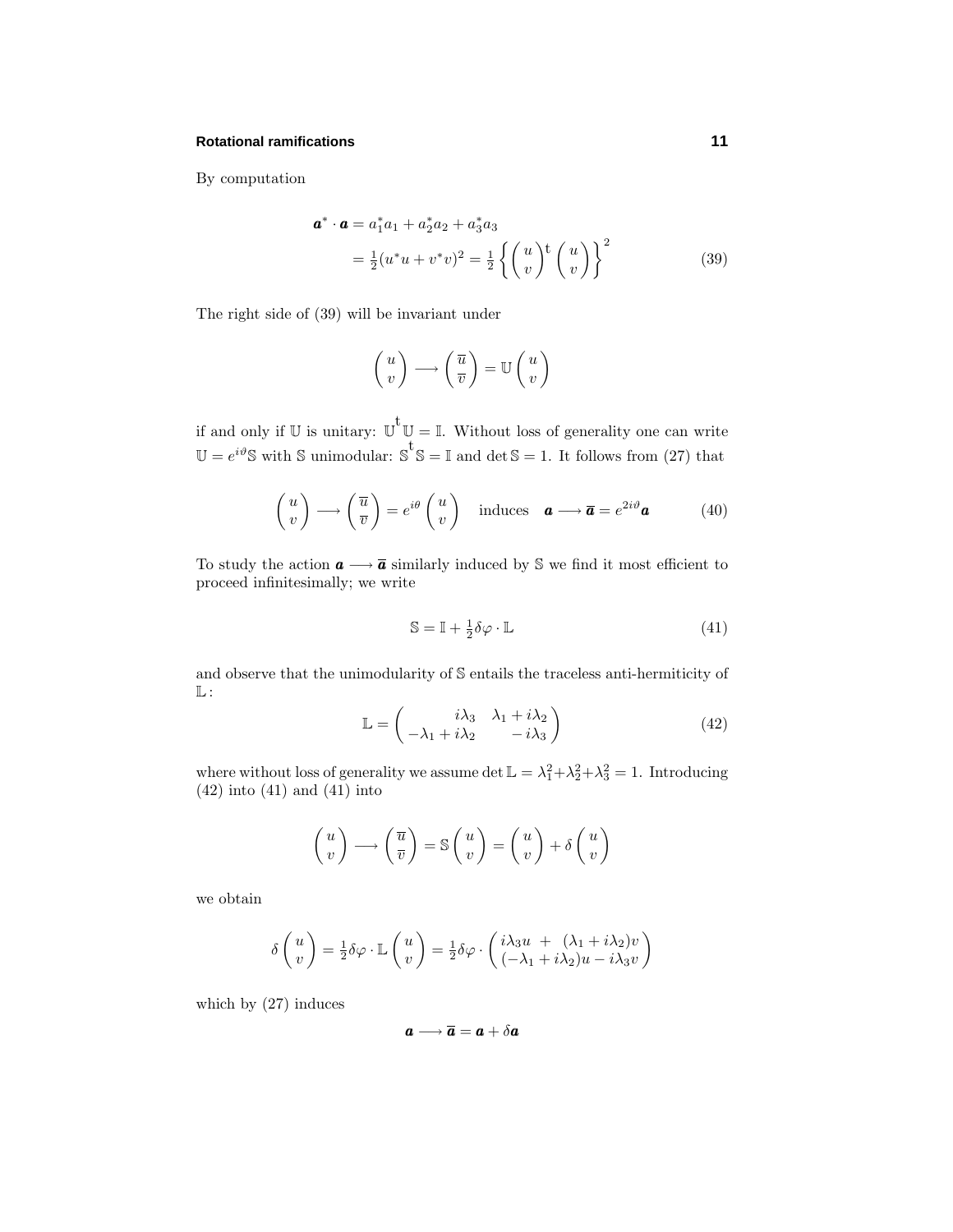with

$$
\delta \mathbf{a} = \frac{\partial \mathbf{a}}{\partial u} \delta u + \frac{\partial \mathbf{a}}{\partial v} \delta v
$$
  
=  $\begin{pmatrix} u \\ -iu \\ iv \end{pmatrix} \delta u + \begin{pmatrix} v \\ +iv \\ iu \end{pmatrix} \delta v$   
=  $\frac{1}{2} \delta \varphi \cdot \begin{pmatrix} 2i\lambda_2 uv + i\lambda_3 (u^2 - v^2) \\ \lambda_3 (u^2 + v^2) - 2i\lambda_1 uv \\ -i\lambda_1 (u^2 - v^2) - \lambda_2 (u^2 + v^2) \end{pmatrix}$  after simplifications

$$
= \frac{1}{2}\delta\varphi \cdot \begin{pmatrix} 2\lambda_2 a_3 - 2\lambda_3 a_2 \\ 2\lambda_3 a_1 - 2\lambda_1 a_3 \\ 2\lambda_1 a_2 - 2\lambda_2 a_1 \end{pmatrix}
$$
 by appeal once again to (27)

Thus do we obtain

$$
\delta \begin{pmatrix} a_1 \\ a_2 \\ a_3 \end{pmatrix} = \delta \varphi \cdot \underbrace{\begin{pmatrix} 0 & -\lambda_3 & \lambda_2 \\ \lambda_3 & 0 & -\lambda_1 \\ -\lambda_2 & \lambda_1 & 0 \end{pmatrix}}_{\mathcal{A}} \begin{pmatrix} a_1 \\ a_2 \\ a_3 \end{pmatrix}
$$

generates rotations about the *λ*-axis

We have now in hand an association of the form

$$
\mathbb{S}(\varphi, \boldsymbol{\lambda}) \longleftrightarrow \mathbb{R}(\boldsymbol{\varphi}, \boldsymbol{\lambda})
$$

between the elements

$$
\mathbb{S}(\varphi,\lambda) = \exp\left\{\frac{1}{2}\varphi\begin{pmatrix} i\lambda_3 & \lambda_1 + i\lambda_2\\ -\lambda_1 + i\lambda_2 & -i\lambda_3 \end{pmatrix}\right\}
$$
(43)

of *SU*(2) and the elements

$$
\mathbb{R}(\varphi,\lambda) = \exp\left\{\varphi\begin{pmatrix} 0 & -\lambda_3 & \lambda_2 \\ \lambda_3 & 0 & -\lambda_1 \\ -\lambda_2 & \lambda_1 & 0 \end{pmatrix}\right\}
$$
(44)

of *O*(3). In

$$
\mathbb{R}(\varphi+2\pi,\boldsymbol{\lambda})=\mathbb{R}(\varphi,\boldsymbol{\lambda})\quad\text{but}\quad \mathbb{S}(\varphi+2\pi,\boldsymbol{\lambda})=-\,\mathbb{S}(\varphi,\boldsymbol{\lambda})
$$

(I omit the easy proof) we see the source of the biuniqueness of the association.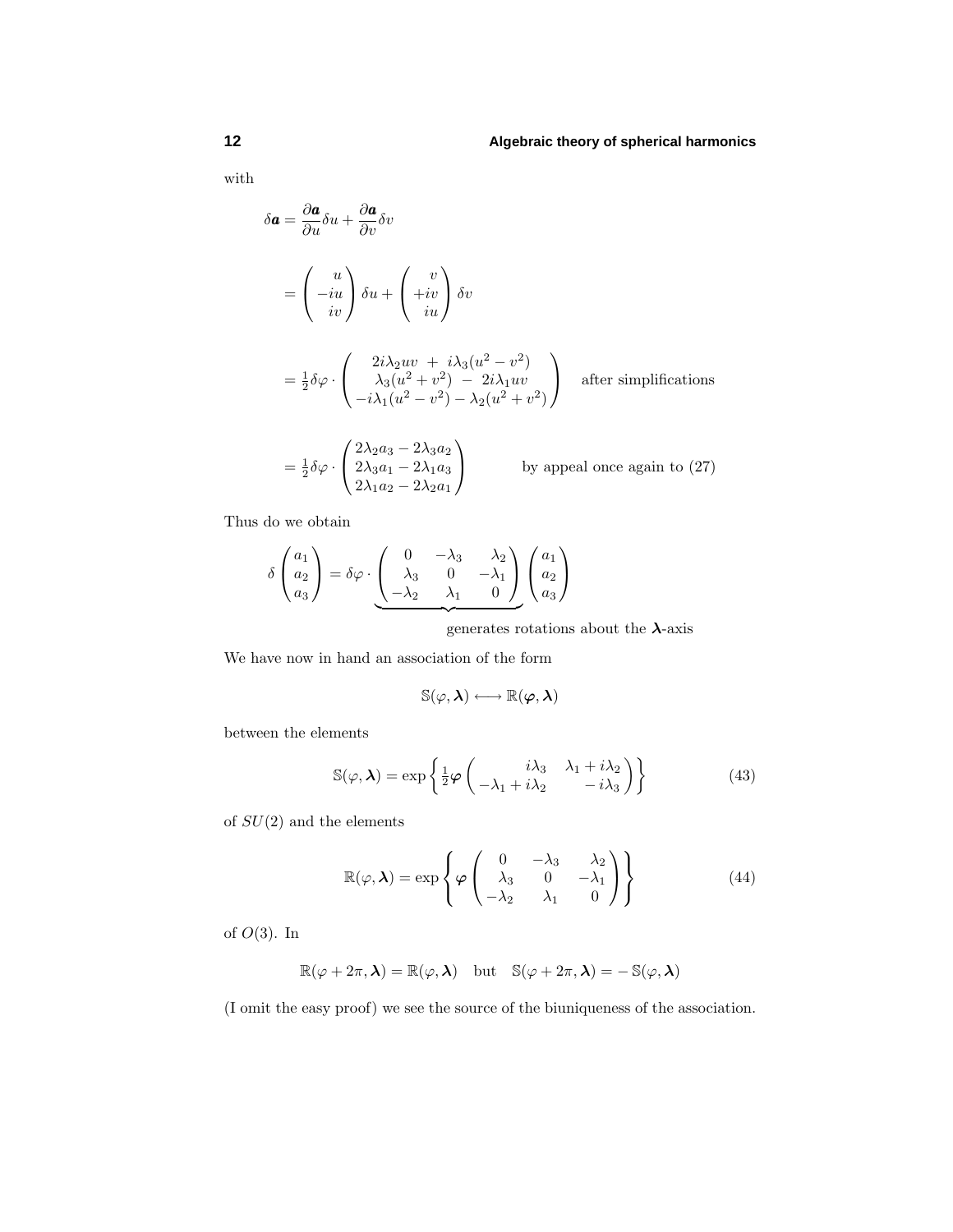#### **Rotational ramifications 13**

Look now again to (29), which we may notate

$$
(\mathbf{a} \cdot \mathbf{r})^{\ell} = \left(\frac{r}{2}\right)^{\ell} \cdot \sum_{m=-\ell}^{m=+\ell} \xi^m(\ell) Q_m(\ell) \tag{45}
$$

with

$$
Q_m(\ell) \equiv Q_\ell^m(\theta, \phi)
$$
  

$$
\xi^m(\ell) \equiv u^{\ell - m} v^{\ell + m}
$$

Explicitly

$$
\xi(0) = (1), \xi(\frac{1}{2}) = \begin{pmatrix} u \\ v \end{pmatrix}, \xi(1) = \begin{pmatrix} u^2 \\ uv \\ v^2 \end{pmatrix}, \xi(\frac{3}{2}) = \begin{pmatrix} u^3 \\ u^2v \\ uv^2 \\ v^3 \end{pmatrix}, \xi(2) = \begin{pmatrix} u^4 \\ u^3v \\ u^2v^2 \\ uv^3 \\ v^4 \end{pmatrix}, \dots
$$

The object  $\xi \equiv \xi(\frac{1}{2})$ , with coordinates

$$
\xi^{\mu} \equiv \xi^{\mu}(\frac{1}{2}) = \begin{cases} u & \text{if } \mu = -\frac{1}{2} \\ v & \text{if } \mu = +\frac{1}{2} \end{cases}
$$

lives in a 2-dimensional complex vector space  $\mathfrak{S}$  called "spin space." The complex numbers

$$
\xi^{\mu_1\mu_2\cdots\mu_r} \equiv \xi^{\mu_1}\xi^{\mu_2}\cdots\xi^{\mu_r}
$$

are the components of a "2-dimensional spinor of rank *r*," which lives in the space  $\mathfrak{S} \times \mathfrak{S} \times \cdots \times \mathfrak{S}$ . The object  $\xi(\ell)$  provides a columnar display of the components of the objects that live in the symmetrized product space  $\mathfrak{S}^r \equiv \mathfrak{S} \vee \mathfrak{S} \vee \cdots \vee \mathfrak{S}; r = 2\ell \text{ and } \dim \mathfrak{S}^r = r + 1 = 2\ell + 1.$ 

"Spinor algebra" and "spinor analysis," generally conceived, can be understood to be the straightforward complex generalizations of tensor algebra and tensor analysis. One studies the transformations in product spaces which are induced by transformations in the base space, and pays special attention to objects which are transformationally invariant. The base space can, in general, be *n*-dimensional, but in the literature is frequently understood to be (as for us it presently is) 2-dimensional. Such, then, is the general context within which we ask this relatively narrow question: What can we say concerning the transformations within  $\mathfrak{S}^r$  which are induced by unimodular transformations within  $\mathfrak{S}$ ? By way of preparation for an attack on the problem, we note that (42) entails  $\mathbb{L}^2 = -\mathbb{I}$ , so from (43) it follows that

$$
\mathbb{S}(\varphi, \lambda) = \cos \frac{1}{2}\varphi \cdot \mathbb{I} + \sin \frac{1}{2}\varphi \cdot \mathbb{L} = \begin{pmatrix} \cos \frac{1}{2}\varphi + i\lambda_3 \sin \frac{1}{2}\varphi & (\lambda_1 + i\lambda_2) \sin \frac{1}{2}\varphi \\ -(\lambda_1 - i\lambda_2) \sin \frac{1}{2}\varphi & \cos \frac{1}{2}\varphi - i\lambda_3 \sin \frac{1}{2}\varphi \end{pmatrix}
$$

can be described

$$
\mathbb{S} = \begin{pmatrix} \alpha & \beta \\ -\beta^* & \alpha^* \end{pmatrix} \quad \text{with} \quad \alpha^* \alpha + \beta^* \beta = 1 \tag{46.1}
$$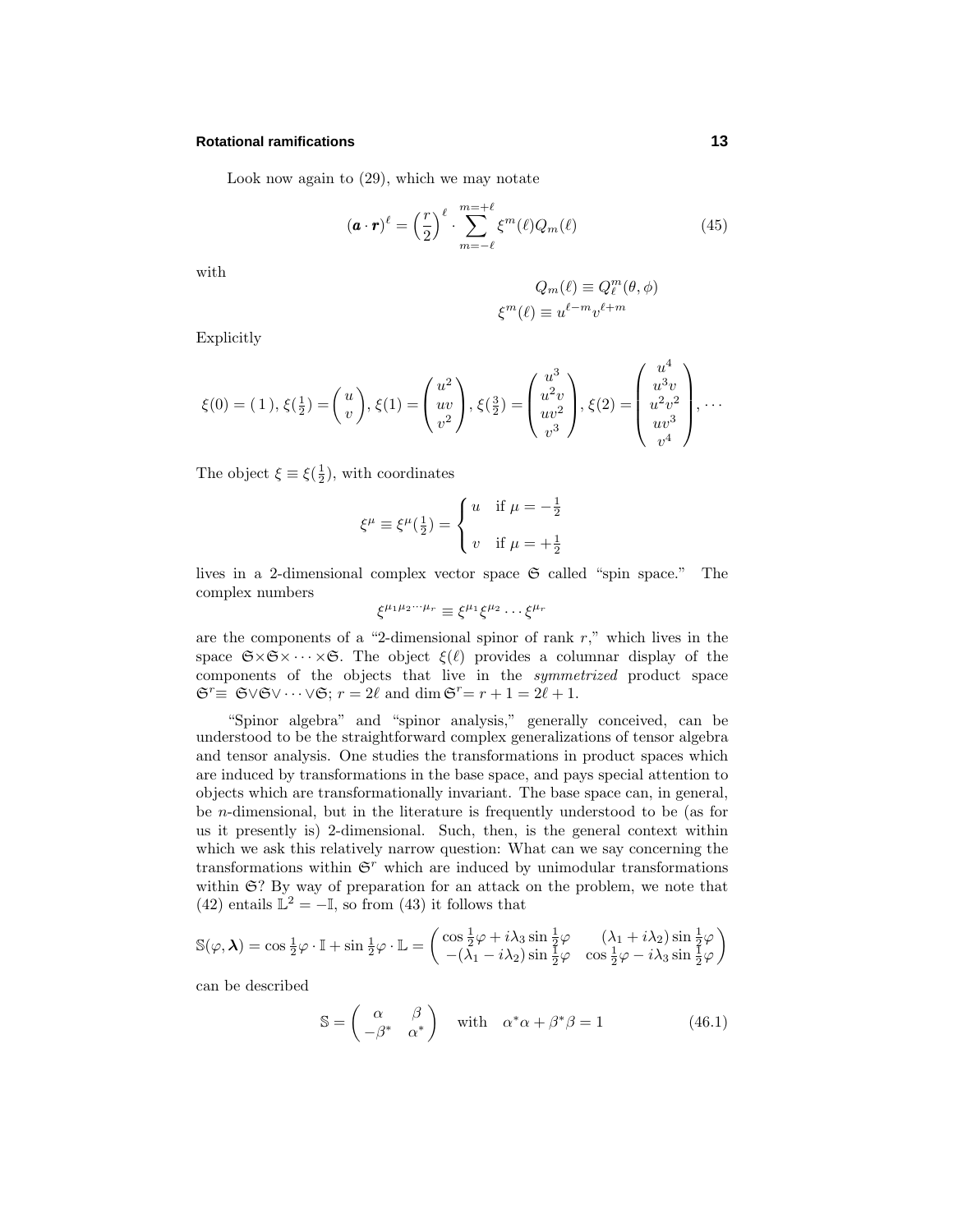where

$$
\alpha = \alpha(\varphi, \lambda) \equiv \cos \frac{1}{2}\varphi + i\lambda_3 \sin \frac{1}{2}\varphi
$$
  

$$
\beta = \beta(\varphi, \lambda) \equiv (\lambda_1 + i\lambda_2) \sin \frac{1}{2}\varphi
$$
 (46.2)

are the so-called "Cayley-Klein parameters." Consider now the transformation

$$
\xi^{\mu} \longrightarrow \overline{\xi^{\mu}} = S^{\mu}_{\ \nu}(\alpha, \beta) \xi^{\nu} \quad \text{in } \mathfrak{S} \tag{47}
$$

Explicitly

$$
\overline{u} = \alpha u + \beta v \n\overline{v} = -\beta^* u + \alpha^* v
$$
\n(48)

which in  $\mathfrak{S}^{2\ell}$  entails

$$
\xi^{m}(\ell) \longrightarrow \overline{\xi^{m}(\ell)} = (\alpha u + \beta v)^{\ell-m} (-\beta^* u + \alpha^* v)^{\ell+m}
$$
  
= polynomial of degree 2\ell in the variables {u, v},  
expressible therefore as follows:

$$
= \sum_{n=-\ell}^{n=+\ell} S^{m}_{n}(\alpha, \beta; \ell) \xi^{n}(\ell)
$$
  

$$
\equiv S^{m}_{n}(\ell) \xi^{n}(\ell)
$$
 (49)

and gives back (47) at  $\ell = \frac{1}{2}$ . Explicit description of the  $(2\ell + 1) \times (2\ell + 1)$ matrix  $S^m_{\ \ n}(\ell)$  is straightforward in principle, if tedious in practice. In the case  $\ell = 1$  one obtains, for example,

$$
\mathbb{S}(1) = ||S^m_n(1)|| = \begin{pmatrix} \alpha^2 & 2\alpha\beta & \beta^2\\ -\alpha\beta^* & (\alpha^*\alpha - \beta^*\beta) & \beta\alpha^*\\ \beta^{*2} & -2\alpha^*\beta^* & \alpha^{*2} \end{pmatrix}
$$
(50)

Actually, the case  $\ell = 1$  acquires special interest from the following curious circumstance: (27) can be notated

$$
\boldsymbol{a} = \mathbb{C}\boldsymbol{\xi}(1) \text{ with } \mathbb{C} = \frac{1}{2} \begin{pmatrix} 1 & 0 & 1 \\ -i & 0 & +i \\ 0 & 2i & 0 \end{pmatrix}
$$

so

$$
\boldsymbol{\xi}(1) \longrightarrow \overline{\boldsymbol{\xi}(1)} = \mathbb{S}(1) \, \boldsymbol{\xi}(1) \qquad \Longleftrightarrow \qquad \boldsymbol{a} \longrightarrow \overline{\boldsymbol{a}} = \underbrace{\mathbb{CS}(1) \, \mathbb{C}^{-1} \cdot \boldsymbol{a}}_{\mathbb{R} \text{ matrix of (44)}} \tag{51}
$$

Noting that  $\mathbb C$  admits of the decomposition

 $\mathbb{C}=\mathbb{D}\cdot\mathbb{U}$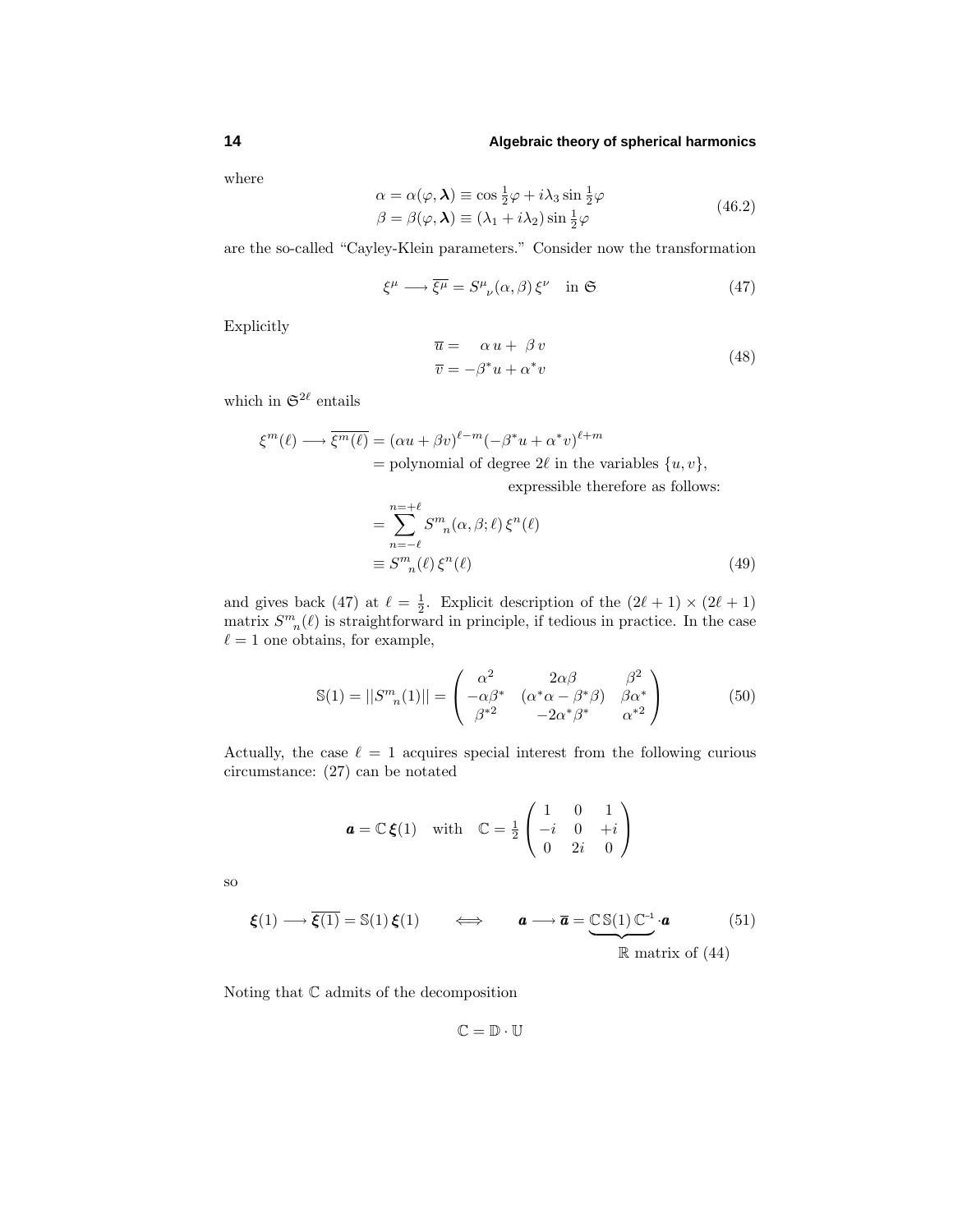#### **Rotational ramifications 15**

1

where

$$
\mathbb{D} \equiv \begin{pmatrix} \frac{1}{\sqrt{2}} & 0 & 0 \\ 0 & \frac{1}{\sqrt{2}} & 0 \\ 0 & 0 & 1 \end{pmatrix}
$$
 is diagonal and real, while  

$$
\mathbb{U} \equiv \begin{pmatrix} \frac{1}{\sqrt{2}} & 0 & \frac{1}{\sqrt{2}} \\ -i\frac{1}{\sqrt{2}} & 0 & +i\frac{1}{\sqrt{2}} \\ 0 & i & 0 \end{pmatrix}
$$
 is unitary

we have  $\mathbb{R} = \mathbb{D} \cup \mathbb{S} \cup^{\mathbf{t}} \mathbb{D}^{\mathbf{-1}}$  whence  $\mathbb{R}^{\mathbf{t}} = \mathbb{R}^{\mathbf{t}} = \mathbb{D}^{\mathbf{-1}} \cup \mathbb{S}^{\mathbf{t}} \cup^{\mathbf{t}} \mathbb{D}$ . From  $\mathbb{R}^{\mathbf{t}} \mathbb{R} = \mathbb{I}$  it therefore follows that  $\mathbb{S}^{\mathfrak{t}}\cdot\mathbb{U}^{\mathfrak{t}}\mathbb{D}\mathbb{D}\mathbb{U}\cdot\mathbb{S}=\mathbb{U}^{\mathfrak{t}}\mathbb{D}\mathbb{D}\mathbb{U}$ ; i.e., that  $\mathbb{S}\equiv\mathbb{S}(1)$  is "unitary with respect to an induced metric":

$$
\mathbb{S}^{\mathsf{t}} \mathbb{G} \mathbb{S} = \mathbb{G} \quad \text{where} \quad \mathbb{G} \equiv \mathbb{U}^{\mathsf{t}} \mathbb{D} \mathbb{D} \mathbb{U} = \mathbb{C}^{\mathsf{t}} \mathbb{C} = \begin{pmatrix} \frac{1}{2} & 0 & 0 \\ 0 & 1 & 0 \\ 0 & 0 & \frac{1}{2} \end{pmatrix} \tag{52}
$$

 $=$  induced metric matrix in  $\mathfrak{S}^2$ 

and that  $\mathbb{T} \equiv \mathbb{C} \mathbb{S} \mathbb{C}^{-1} = \mathbb{D} \mathbb{U} \mathbb{S} \mathbb{U}^{t} \mathbb{D}^{-1}$  is literally unitary:  $\mathbb{T}^{t} \mathbb{T} = \mathbb{I}$ . The situation just encountered is (I assert without proof) entirely general:

$$
S^{\mathbf{t}}(\ell) \mathbb{G}(\ell) S(\ell) = \mathbb{G}(\ell)
$$
\n(53)

where the  $2\ell+1$ -dimensional "induced metric" is real, diagonal, and symmetric about the anti-diagonal:

$$
\mathbb{G}(\ell) = \begin{pmatrix} G_{\ell} & & & & \\ & G_{\ell-1} & & & \\ & & G_0 & & \\ & & & \ddots & \\ & & & & G_{\ell-1} & \\ & & & & & G_{\ell} \end{pmatrix}
$$
 (54)

We observe also that the matrix elements of  $\mathbb{S}(\ell)$  are polynomials of degree  $2\ell$ in  $\{\alpha, \alpha^*, \beta, \beta^*\},$  so

$$
\{\alpha,\beta\} \longrightarrow \{-\alpha,-\beta\} \quad \text{induces} \quad \begin{cases} \mathbb{S}(\ell) \longrightarrow +\mathbb{S}(\ell) : \ell = 0, 1, 2, 3, \dots \\ \mathbb{S}(\ell) \longrightarrow -\mathbb{S}(\ell) : \ell = \frac{1}{2}, \frac{3}{2}, \frac{5}{2}, \dots \end{cases} \tag{55}
$$

I am in position now to sketch the argument by which one might establish the orthonormality of the spherical harmonics  $Q_{\ell}^m(\theta \phi)$ . We look—compare (36) —to the expressions

$$
C_{\ell'\ell''} \equiv \int_0^{2\pi} \int_0^{\pi} (\boldsymbol{a} \cdot \boldsymbol{r})^{*\ell'} (\boldsymbol{b} \cdot \boldsymbol{r})^{\ell''} \cdot \sin \theta \, d\theta \, d\phi \qquad (56.1)
$$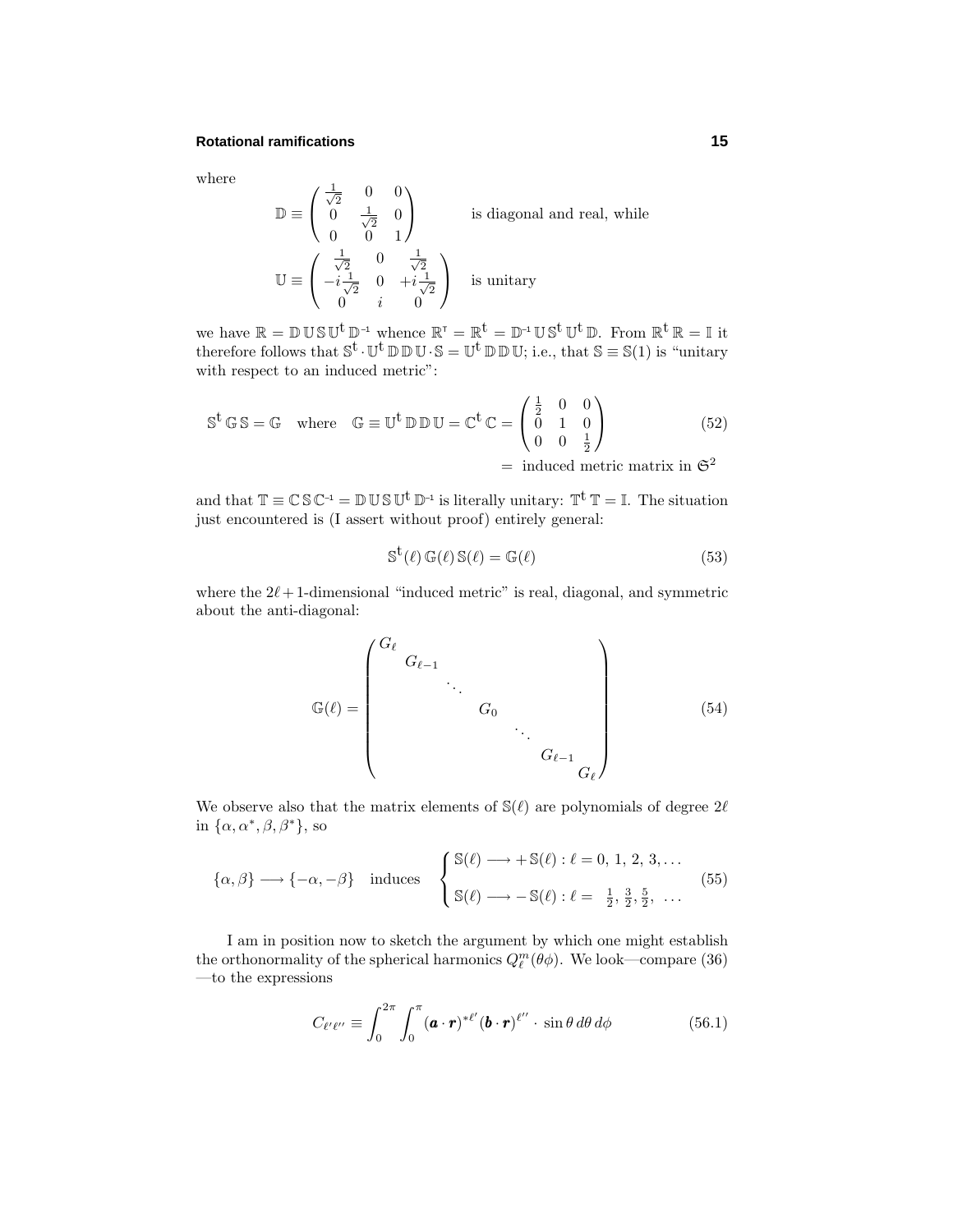and note that these are on the one hand manifestly rotation-invariant, but (according to (45)) can on the other hand be described

$$
C_{\ell'\ell''} = \left(\frac{r}{2}\right)^{\ell'+\ell''} \cdot \sum_{m'=-\ell'}^{m'=-\ell'} \sum_{m''=-\ell''}^{m''=+\ell''} \xi^{*m'}(\ell') \,\eta^{m''}(\ell'')
$$
\n
$$
\cdot \underbrace{\int_0^{2\pi} \int_0^{\pi} Q^{*m'}_{\ell'}(\theta,\phi) Q^{m''}_{\ell''}(\theta,\phi) \cdot \sin\theta \,d\theta \,d\phi}_{\ell''}
$$
\n(56.2)

We argue that of necessity  $\ell' = \ell''$  (so we write  $\ell$  in place of both) and

$$
= \mathrm{constant} \cdot G_{m'm''}(\ell)
$$

Orthogonality then follows from the diagonality of  $\mathbb{G}(\ell)$ . To get a handle on the value of the multiplicative constant, we set  $\mathbf{a} = \mathbf{b}$  and obtain

$$
C_{\ell\ell} = \int_0^{2\pi} \int_0^{\pi} (\boldsymbol{a} \cdot \boldsymbol{r})^{*\ell} (\boldsymbol{a} \cdot \boldsymbol{r})^{\ell} \cdot \sin \theta \, d\theta \, d\phi
$$

Without loss of generality we set

$$
\mathbf{a} = a \begin{pmatrix} 1 \\ i \\ 0 \end{pmatrix}
$$

and obtain  $(\mathbf{a} \cdot \mathbf{r})^* (\mathbf{a} \cdot \mathbf{r}) = a^* a \cdot (x - iy)(x + iy) = a^* a \cdot (r^2 - z^2) = a^* a \cdot r^2 \cos^2 \theta$ , giving

$$
C_{\ell\ell} = r^{2\ell} \cdot (a^*a)^{\ell} \cdot 2\pi \cdot \underbrace{\int_0^{2\pi} \cos^{2\ell} \theta \cdot \sin \theta \, d\theta}_{\ell} = \frac{2}{2\ell + 1}
$$

Evidently

$$
2^{-\ell} \cdot \xi^{\dagger} \mathbb{G} \xi \cdot \text{constant} = (a^* a)^{\ell} \cdot 2\pi \cdot \frac{2}{2\ell + 1} \tag{57}
$$

I am, however, in position to carry the argument to completion only in the case  $\ell = 1$ , where we have

$$
\boldsymbol{\xi}^{\mathrm{t}} \mathbb{G} \boldsymbol{\xi} = \begin{pmatrix} u^2 \\ uv \\ v^2 \end{pmatrix}^{\mathrm{t}} \begin{pmatrix} \frac{1}{2} & 0 & 0 \\ 0 & 1 & 0 \\ 0 & 0 & \frac{1}{2} \end{pmatrix} \begin{pmatrix} u^2 \\ uv \\ v^2 \end{pmatrix} = \frac{1}{2} (u^* u + v^* v)^2
$$

$$
= a^* a \qquad \text{by (39)}
$$

giving

$$
{\rm constant}~= \frac{8\pi}{3}~{\rm in~the~case}~\ell=1
$$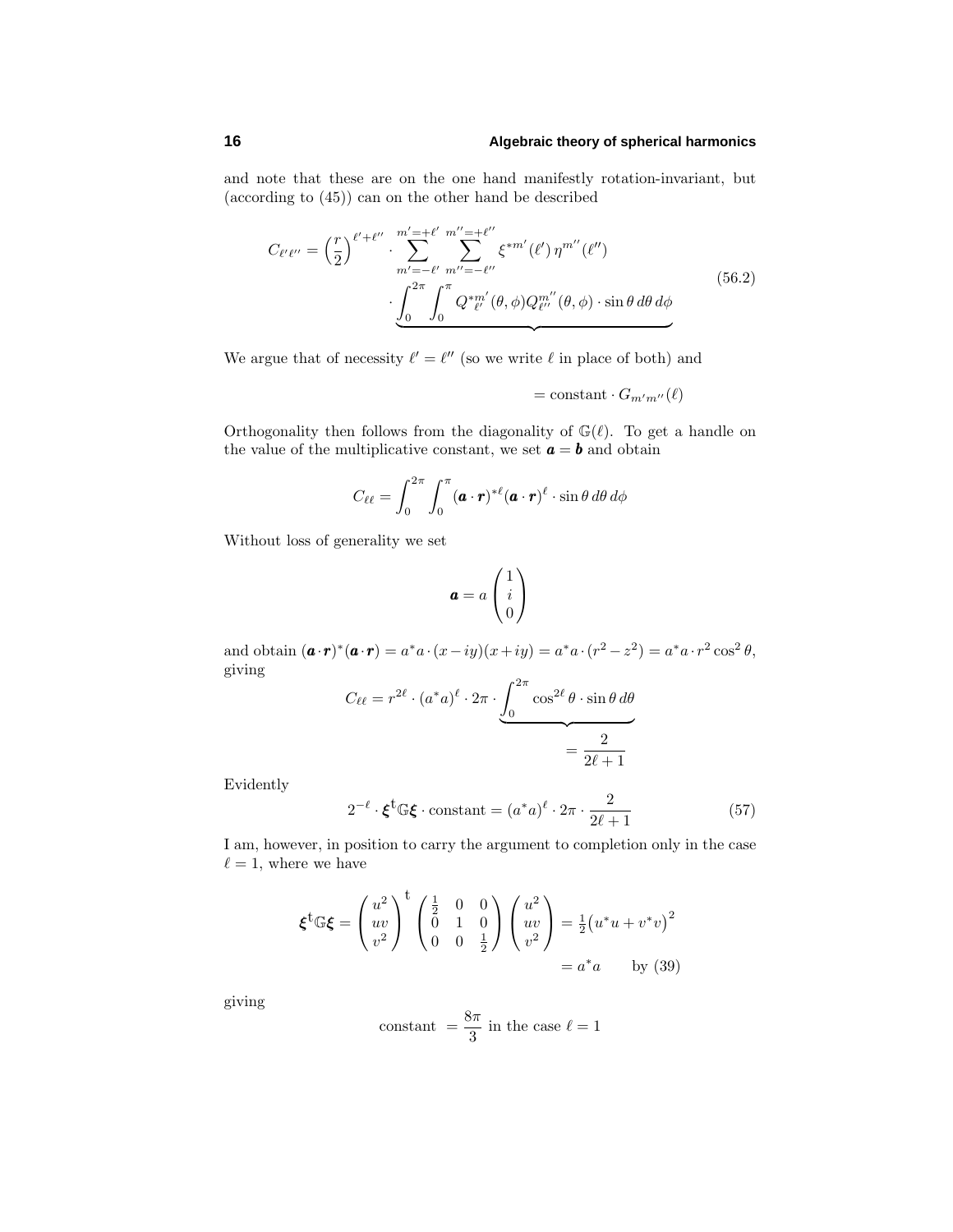#### **Analytic theory of hyperspherical harmonics 17**

Finally we note it to be an implication of results now in hand that the spherical harmonics of given order  $\ell$  transform among themselves in such a way as to establish a  $2\ell + 1$ -dimensional representation of the rotation group  $O(3)$ . In this sense: let the functions

$$
Q_m(\ell) \equiv Q_{\ell}^m(\theta,\phi): \quad m = -\ell, -(\ell - 1), \dots, -1, 0, +1, \dots, +(\ell - 1), +\ell
$$

relate in the familiar way to a cartesian frame in 3-space, and let

$$
\tilde{Q}_m(\ell) \equiv Q_{\ell}^m(\tilde{\theta}, \tilde{\phi}) : m = -\ell, -(\ell - 1), \dots, -1, 0, +1, \dots, +(\ell - 1), +\ell
$$

relate in that same way to a rotated frame. Looking to (45), we conclude from the rotational invariance of the expression on the left that in association with the rotationally-induced contravariant transformation of the spinor components  $\xi^{m}(\ell)$  is a covariant transformation of the functions  $Q_{m}(\ell)$ :

$$
\xi^{m}(\ell) \longrightarrow \widetilde{\xi}^{m}(\ell)
$$
  
\n
$$
Q_{m}(\ell) \longrightarrow \widetilde{Q}_{m}(\ell) \longrightarrow \widetilde{Q}_{m}(\ell) \tag{58}
$$

**4. Analytic theory of hyperspherical harmonics**. Interesting problems emerge when one looks—as is from several points of view quite natural—to the *N*-dimensional generalization of the preceeding material. To write

$$
y = r \sin \phi
$$
  
\n
$$
x = r \cos \phi
$$
  
\n
$$
y = r \sin \theta \sin \phi
$$
  
\n
$$
x = r \sin \theta \cos \phi
$$
  
\n
$$
z = r \cos \theta
$$
  
\n
$$
y = r \sin \theta_2 \sin \theta_1 \sin \phi
$$
  
\n
$$
x = r \sin \theta_2 \cos \theta_1
$$
  
\n
$$
z_2 = r \cos \theta_2
$$

is to see quite clearly the pattern of the nested construction by means of which spherical coordinates  $\{r, \phi, \theta_1, \theta_2, \ldots, \theta_{N-2}\}$  are introduced in the general case. At equatorial points  $(\theta_2 = \frac{1}{2}\pi)$  on the 4-sphere we recover the spherical coordinatization of 3-space, while at  $\theta_2 = \theta_1 = \frac{1}{2}\pi$  we recover the polar coordinatization of the plane. Familiarly

$$
(ds)_{2\text{-dimensional}}^{2} = [d(r\cos\phi)]^{2} + [d(r\sin\phi)]^{2}
$$
  
=  $(dr)^{2} + r^{2}(d\phi)^{2}$  (59.1)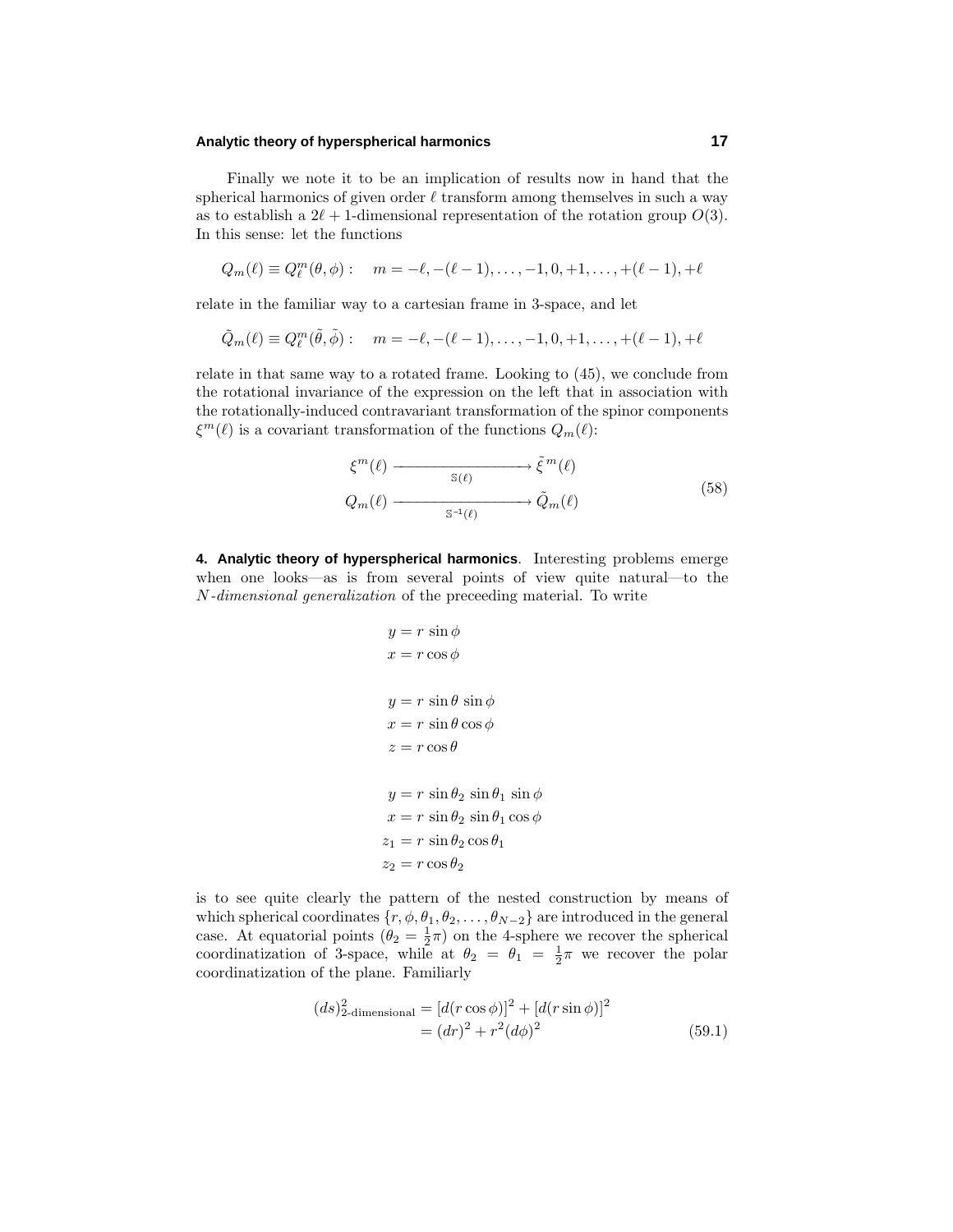from which it follows that

$$
(ds)_{3\text{-dimensional}}^{2} = \underbrace{[d(r\cos\theta)]^{2} + \{[d(r\sin\theta)]^{2} + (r\sin\theta)^{2}(d\phi)^{2}\}}_{=(dr)^{2} + r^{2}(d\theta)^{2}}
$$
  
= 
$$
(dr)^{2} + (r\sin\theta)^{2}(d\phi)^{2} + r^{2}(d\theta)^{2}
$$
(59.2)

$$
(ds)_4^2\text{-dimensional}
$$
  
= 
$$
\underbrace{[d(r\cos\theta_2)]^2 + \{[d(r\sin\theta_2)]^2 + (r\sin\theta_2\sin\theta_1)^2(d\phi)^2 + (r\sin\theta_2)^2(d\theta_1)^2\}}_{=(dr)^2 + r^2(d\theta_2)^2}
$$
  
= 
$$
(dr)^2 + (r\sin\theta_2\sin\theta_1)^2(d\phi)^2 + (r\sin\theta_2)^2(d\theta_1)^2 + r^2(d\theta_2)^2
$$
(59.3)

$$
= \begin{pmatrix} dr \\ d\phi \\ d\theta_1 \\ d\theta_2 \end{pmatrix}^{\text{T}} \underbrace{\begin{pmatrix} 1 & 0 & 0 & 0 \\ 0 & (r\sin\theta_2\sin\theta_1)^2 & 0 & 0 \\ 0 & 0 & (r\sin\theta_2)^2 & 0 \\ 0 & 0 & 0 & r^2 \end{pmatrix}}_{= ||g_{ij}(4)||} \begin{pmatrix} dr \\ d\phi \\ d\theta_1 \\ d\theta_2 \end{pmatrix}
$$
(60)

where  $||g_{ij}(4)||$  is the Euclidian metric in hyperspherical coordinates. Similarly (proceeding by what might be called the "method of dimensional ascent") we have

$$
||g_{ij}(5)|| = \begin{pmatrix} 1 & (g_0)^2 & & & \\ & (g_1)^2 & & \\ & & (g_2)^2 & \\ & & & (g_3)^2 \end{pmatrix}
$$

where

$$
g_0 \equiv r \sin \theta_3 \sin \theta_2 \sin \theta_1
$$
  
\n
$$
g_1 \equiv r \sin \theta_3 \sin \theta_2
$$
  
\n
$$
g_2 \equiv r \sin \theta_3
$$
  
\n
$$
g_3 \equiv r
$$

entails  $\sqrt{g(5)} = g_0 g_1 g_2 g_3 = r^4 \sin^3 \theta_3 \sin^2 \theta_2 \sin \theta_1$ . Working from (5) we find that the Laplacian in (for example) 5-space can be described

$$
\Delta_5 = \frac{1}{r^4} \frac{\partial}{\partial r} r^4 \frac{\partial}{\partial r} + \frac{1}{r^2 \sin^2 \theta_3 \sin^2 \theta_2 \sin^2 \theta_1} \frac{\partial^2}{\partial \phi^2} \n+ \frac{1}{r^2 \sin^2 \theta_3 \sin^2 \theta_2} \cdot \frac{1}{\sin \theta_1} \frac{\partial}{\partial \theta_1} \sin \theta_1 \frac{\partial}{\partial \theta_1} \n+ \frac{1}{r^2 \sin^2 \theta_3} \cdot \frac{1}{\sin^2 \theta_2} \frac{\partial}{\partial \theta_2} \sin^2 \theta_2 \frac{\partial}{\partial \theta_2} \n+ \frac{1}{r^2} \cdot \frac{1}{\sin^3 \theta_3} \frac{\partial}{\partial \theta_3} \sin^3 \theta_3 \frac{\partial}{\partial \theta_3}
$$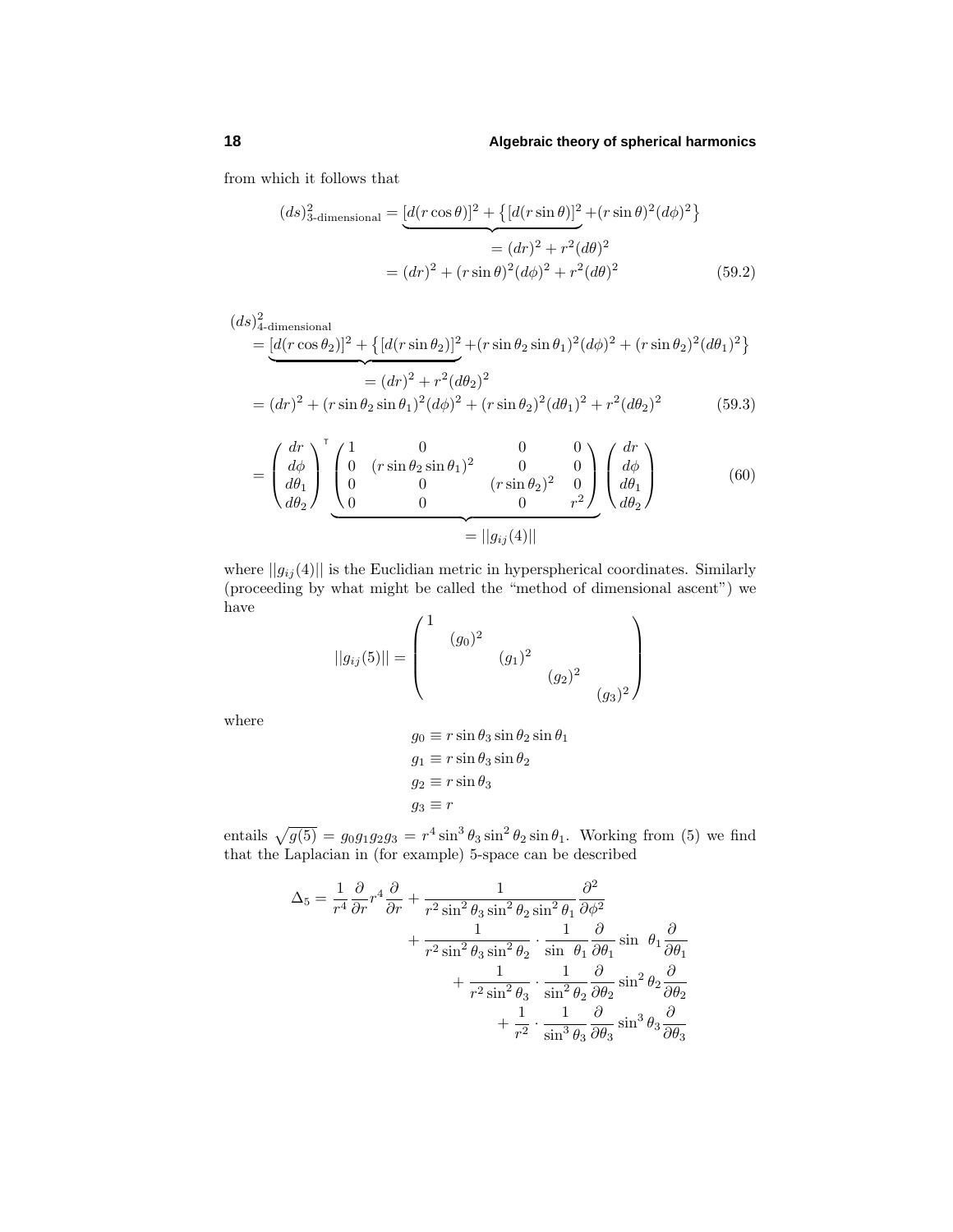**Analytic theory of hyperspherical harmonics 19**

$$
= \frac{1}{r^4} \frac{\partial}{\partial r} r^4 \frac{\partial}{\partial r} + \frac{1}{r^2} \left\{ \frac{1}{\sin^3 \theta_3} \frac{\partial}{\partial \theta_3} \sin^3 \theta_3 \frac{\partial}{\partial \theta_3} + \frac{1}{\sin^2 \theta_3} \left[ \frac{1}{\sin^2 \theta_2} \frac{\partial}{\partial \theta_2} \sin^2 \theta_2 \frac{\partial}{\partial \theta_2} + \frac{1}{\sin^2 \theta_2} \left[ \frac{1}{\sin \theta_1} \frac{\partial}{\partial \theta_1} \sin \theta_1 \frac{\partial}{\partial \theta_1} + \frac{1}{\sin^2 \theta_1} \left[ \frac{\partial^2}{\partial \phi^2} \right] \right] \right\}
$$
(61)

A standard line of argument leads from (61) to the conclusion that the fully-separated function

$$
F = R(r) \cdot \Phi(\phi) \cdot Z_1(\theta_1) \cdot Z_2(\theta_2) \cdot Z_3(\theta_3)
$$

will be harmonic  $(\Delta_5 F = 0)$  if an only if

$$
\left\{\frac{1}{r^2}\frac{d}{dr}r^4\frac{d}{dr}-\alpha_4\right\}R(r)=0
$$

$$
\left\{\frac{1}{\sin\theta_3}\frac{d}{d\theta_3}\sin^3\theta_3\frac{d}{d\theta_3}+\alpha_4\sin^2\theta_3-\alpha_3\right\}Z_3(\theta_3)=0
$$

$$
\left\{\frac{d}{d\theta_2}\sin^2\theta_2\frac{d}{d\theta_2}+\alpha_3\sin^2\theta_2-\alpha_2\right\}Z_2(\theta_2)=0
$$

$$
\left\{\sin\theta_1\frac{d}{d\theta_1}\sin\theta_1\frac{d}{d\theta_1}+\alpha_2\sin^2\theta_1-\alpha_1\right\}Z_1(\theta_1)=0
$$
(62)
$$
\left\{\frac{d^2}{d\phi^2}+\alpha_1\right\}\Phi(\phi)=0
$$

where  $\alpha_1$ ,  $\alpha_2$ ,  $\alpha_3$  and  $\alpha_4$  are separation constants. Equivalently we have, in reversed order (i.e., in the order in which the equations are serially to be solved),

$$
\left\{\frac{d^2}{d\phi^2} + \alpha_1\right\}\Phi(\phi) = 0 \tag{63.1}
$$

$$
\left\{ \left(1 - \omega_1^2\right) \frac{d^2}{d\omega_1^2} - 2\omega_1 \frac{d}{d\omega_1} + \alpha_2 - \frac{\alpha_1}{1 - \omega_1^2} \right\} P_1(\omega_1) = 0 \tag{63.21}
$$

$$
\left\{ \left(1 - \omega_2^2\right) \frac{d^2}{d\omega_2^2} - 3\omega_2 \frac{d}{d\omega_2} + \alpha_3 - \frac{\alpha_2}{1 - \omega_2^2} \right\} P_2(\omega_2) = 0 \tag{63.22}
$$

$$
\left\{ \left(1 - \omega_3^2\right) \frac{d^2}{d\omega_3^2} - 4\omega_3 \frac{d}{d\omega_3} + \alpha_4 - \frac{\alpha_3}{1 - \omega_3^2} \right\} P_3(\omega_3) = 0 \tag{63.23}
$$

$$
\left\{\frac{1}{r^2}\frac{d}{dr}r^4\frac{d}{dr} - \alpha_4\right\}R(r) = 0\tag{63.3}
$$

where  $\omega_k \equiv \cos \theta_k$ . Solutions of (63.1) are of the form  $\Phi(\phi) \sim e^{im\phi}$  and a regularity condition entails (compare (13))

$$
\alpha_1 = m^2 \quad \text{with} \quad m = 0, \pm 1, \pm 2, \cdots
$$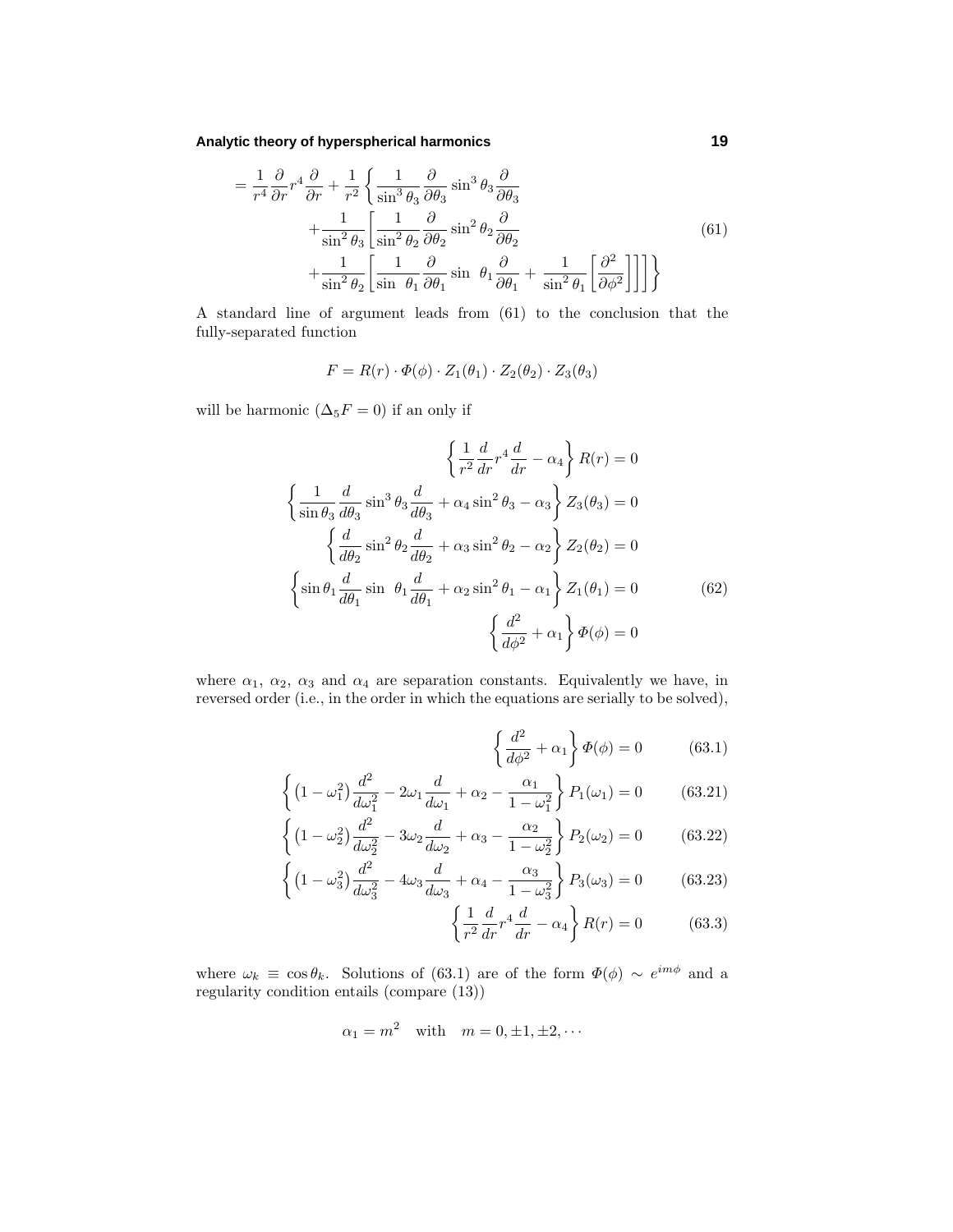Equation (63.21)—equivalently  $(62)/\sin^2\theta_1$ —is precisely the equation which (in the discussion subsequent to (15)) was seen already to entail

 $\alpha_2 = \ell(\ell+1)$  with  $\ell = m, m+1, m+2, \cdots$ 

and to give rise to the Legendre functions

$$
P_{\ell}^{m}(\omega) \sim \left(1 - \omega^{2}\right)^{\frac{1}{2}m} \left(\frac{d}{d\omega}\right)^{\ell+m} \left(\omega^{2} - 1\right)^{\ell}
$$

Equation (63.22) assumes therefore the structure

$$
\left\{ \left(1 - \omega^2\right) \frac{d^2}{d\omega^2} - 3\omega \frac{d}{d\omega} + \alpha - \frac{\ell(\ell+1)}{1 - \omega^2} \right\} P_2(\omega) = 0 \tag{64}
$$

In preparation now for a chain of argument  $(63.21) \rightarrow (63.22) \rightarrow (63.23) \rightarrow \cdots$ we observe that the following statement (which provides yet another instance of a "shift rule")

$$
(1 - \omega^2)^{\frac{1}{2}m} D^m \cdot \left\{ (1 - \omega^2) D^2 - (2 + k)\omega D + \alpha \right\}
$$
  
= 
$$
\left\{ (1 - \omega^2) D^2 - (2 + k)\omega D + \alpha - \frac{m(m + k)}{1 - \omega^2} \right\} \cdot (1 - \omega^2)^{\frac{1}{2}m} D^m
$$
 (65)

(here  $D \equiv \frac{d}{d\omega}$ ) holds as an operator identity (and gives back (17) in the case  $k = 0$ , and has this implication: if  $G(\omega)$  is a solution of

$$
\left\{ \left(1 - \omega^2\right)D^2 - \left(2 + k\right)\omega D + \alpha \right\} G(\omega) = 0 \tag{66.1}
$$

then  $F(\omega) \equiv (1 - \omega^2)^{\frac{1}{2}m} D^m G(\omega)$  is a solution of

$$
\left\{ (1 - \omega^2)D^2 - (2 + k)\omega D + \alpha - \frac{m(m + k)}{1 - \omega^2} \right\} F(\omega) = 0
$$
 (66.2)

It becomes evident on this basis that

$$
F^{\ell}(\omega) \equiv \left(1 - \omega^2\right)^{\frac{1}{2}\ell} D^{\ell} G(\omega) \tag{67.1}
$$

will be a solution of (64) if  $G(\omega)$  is a solution of (66.1) with  $k = 1$ . But equations of the type  $(66.1)$  were studied in the  $1890$ 's by Gegenbauer, who found that regular solutions exist if an only if

$$
\alpha = \ell(\ell + 1 + k) \quad \text{with} \quad \ell = 0, 1, 2, \cdots \tag{67.2}
$$

and are in such cases given by the Gegenbauer polynomials  $G_{\ell}(\omega; k)$ , which are generated as follows

$$
\left[\frac{1}{\sqrt{1-2x\omega+x^2}}\right]^{1+k} = \sum_{n=0}^{\infty} G_{\ell}(\omega;k)x^{\ell}
$$
\n
$$
G_{\ell}(\omega;k) \sim \underbrace{(1-\omega^2)^{-\frac{1}{2}k} \left(\frac{d}{d\omega}\right)^{\ell} (\omega^2-1)^{\ell+\frac{1}{2}k}}_{\text{polynomial of degree }\ell}
$$
\n(67.3)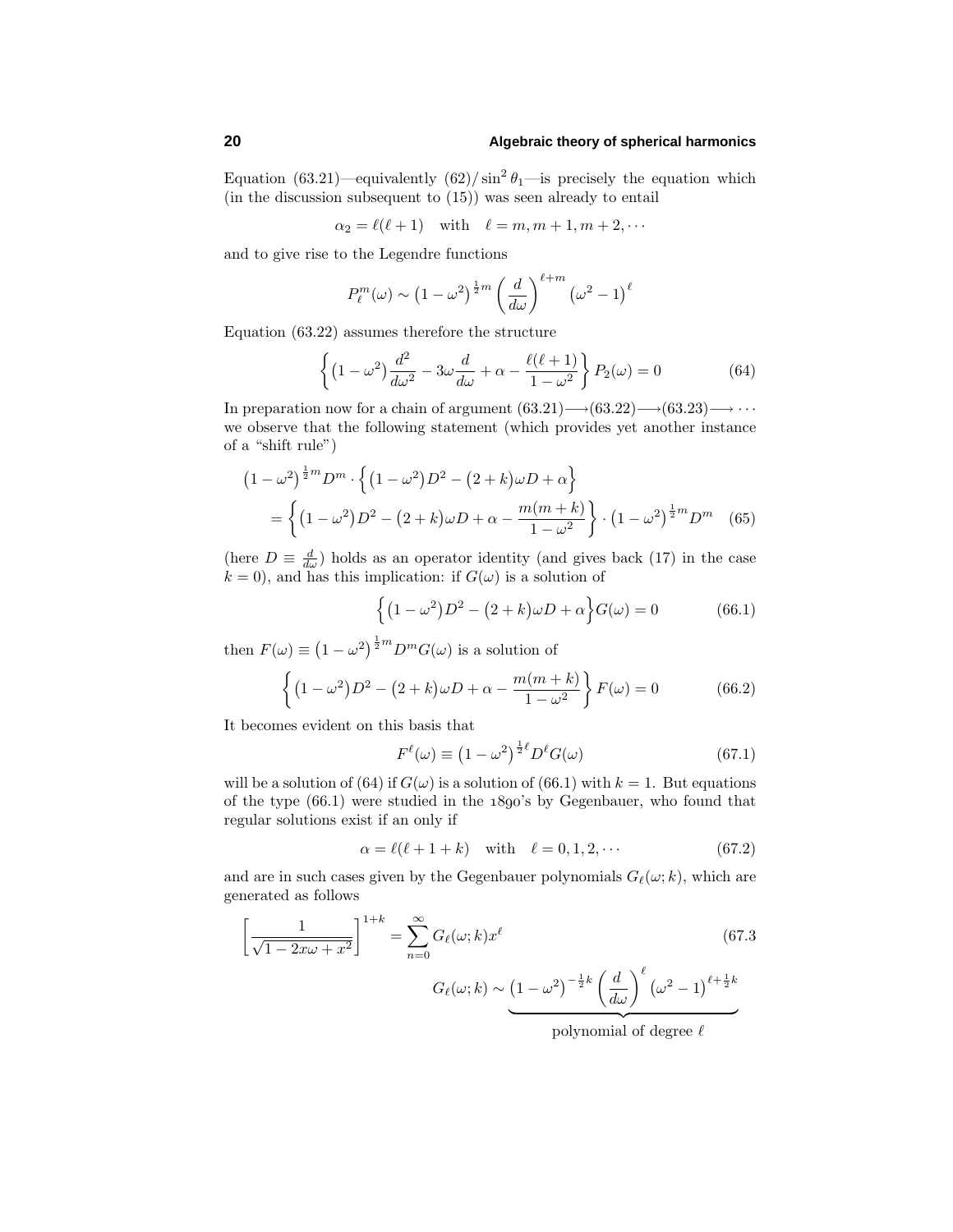### **Analytic theory of hyperspherical harmonics 21**

and reduce to the Legendre polynomials at  $k = 0$ . What I call the "associated" Gegenbauer functions" are defined

$$
G_{\ell}^{m}(\omega;k) \equiv (1 - \omega^2)^{\frac{1}{2}m} D^{m} G_{\ell}(\omega;k) \quad : \quad m = 0, 1, 2, \dots, \ell
$$

which give back the associated Legendre functions at  $k = 0$ . We are in position now to proceed directly to the following distillation of the implications of (63):

*d*<sup>2</sup>

$$
\left\{ (1 - \omega_1^2) \frac{d^2}{d\omega_1^2} - 2\omega_1 \frac{d}{d\omega_1} + \ell_1(\ell_1 + 1) - \frac{m^2}{1 - \omega_1^2} \right\} e^{\pm im\phi} = 0
$$
\n
$$
\left\{ (1 - \omega_2^2) \frac{d^2}{d\omega_2^2} - 3\omega_2 \frac{d}{d\omega_2} + \ell_2(\ell_2 + 2) - \frac{\ell_1(\ell_1 + 1)}{1 - \omega_2^2} \right\} G_{\ell_2}^{\ell_1}(\omega_1; 0) = 0
$$
\n
$$
\left\{ (1 - \omega_2^2) \frac{d^2}{d\omega_2^2} - 4\omega_3 \frac{d}{d\omega_3} + \ell_3(\ell_3 + 3) - \frac{\ell_2(\ell_2 + 2)}{1 - \omega_3^2} \right\} G_{\ell_3}^{\ell_2}(\omega_3; 2) = 0
$$
\n
$$
\left\{ \frac{1}{r^2} \frac{d}{dr} r^4 \frac{d}{dr} - \ell_3(\ell_3 + 3) \right\} R(r) = 0
$$
\n
$$
\left\{ \frac{1}{r^2} \frac{d}{dr} r^4 \frac{d}{dr} - \ell_3(\ell_3 + 3) \right\} R(r) = 0
$$
\n
$$
\left\{ \frac{1}{r^2} \frac{d}{dr} r^4 \frac{d}{dr} - \ell_3(\ell_3 + 3) \right\} R(r) = 0
$$

The general solution of the last equation is seen easily to have the form

$$
R_{\ell_3}(r) = Ar^{\ell_3} + B \frac{1}{r^{\ell_3 + 3}}\tag{69}
$$

The orthogonality (and normalization) of the functions

$$
Y_{\ell_p \dots \ell_2 \ell_1}^m(\theta_p, \dots, \theta_2, \theta_1, \phi)
$$
  
= normalization factor  $\cdot G_{\ell_p}^{\ell_{p-1}}(\theta_p; p-1) \cdots G_{\ell_2}^{\ell_1}(\theta_2; 1) \cdot G_{\ell_1}^m(\theta_1; 0) e^{im\phi}$   
 $\ell_p \ge \ell_{p-1} \ge \dots \ge \ell_2 \ge \ell_1 \ge |m| \ge 0$   
 $p = N-2$ 

can be extracted from these two facts: differential surface area on the unit sphere in *N*-space is given by

$$
d\Omega = \sin^p \theta_p \cdots \sin^2 \theta_2 \sin \theta_1 d\theta_1 d\theta_2 \cdots d\theta_p
$$

and the Gegenbauer polynomials have this orthogonality property:

$$
\int_0^{\pi} G_m(\cos \theta; k) G_n(\cos \theta; k) \sin^{k+1} \theta \, d\theta = \begin{cases} 0 & \text{if } m \neq n \\ \text{complicated factor if } m = n \end{cases}
$$

I must, however, refer readers to the standard handbooks for the details.

The hyperspherical harmonics  $Y^m_{\ell_p \cdots \ell_2 \ell_1}(\theta_p, \cdots, \theta_2, \theta_1, \phi)$  permit one to do "Fourier analysis" on the surface of an  $N = p + 2$ -dimensional hypersphere. In a curious sense we have labored harder and harder to do less and less, for the surface area of an *N*-sphere of unit radius is given by  $S_N = 2\pi \frac{N}{2}/\Gamma(\frac{N}{2})$ , which is maximal at  $N = 7$  vanishes in the limit  $N \to \infty$ .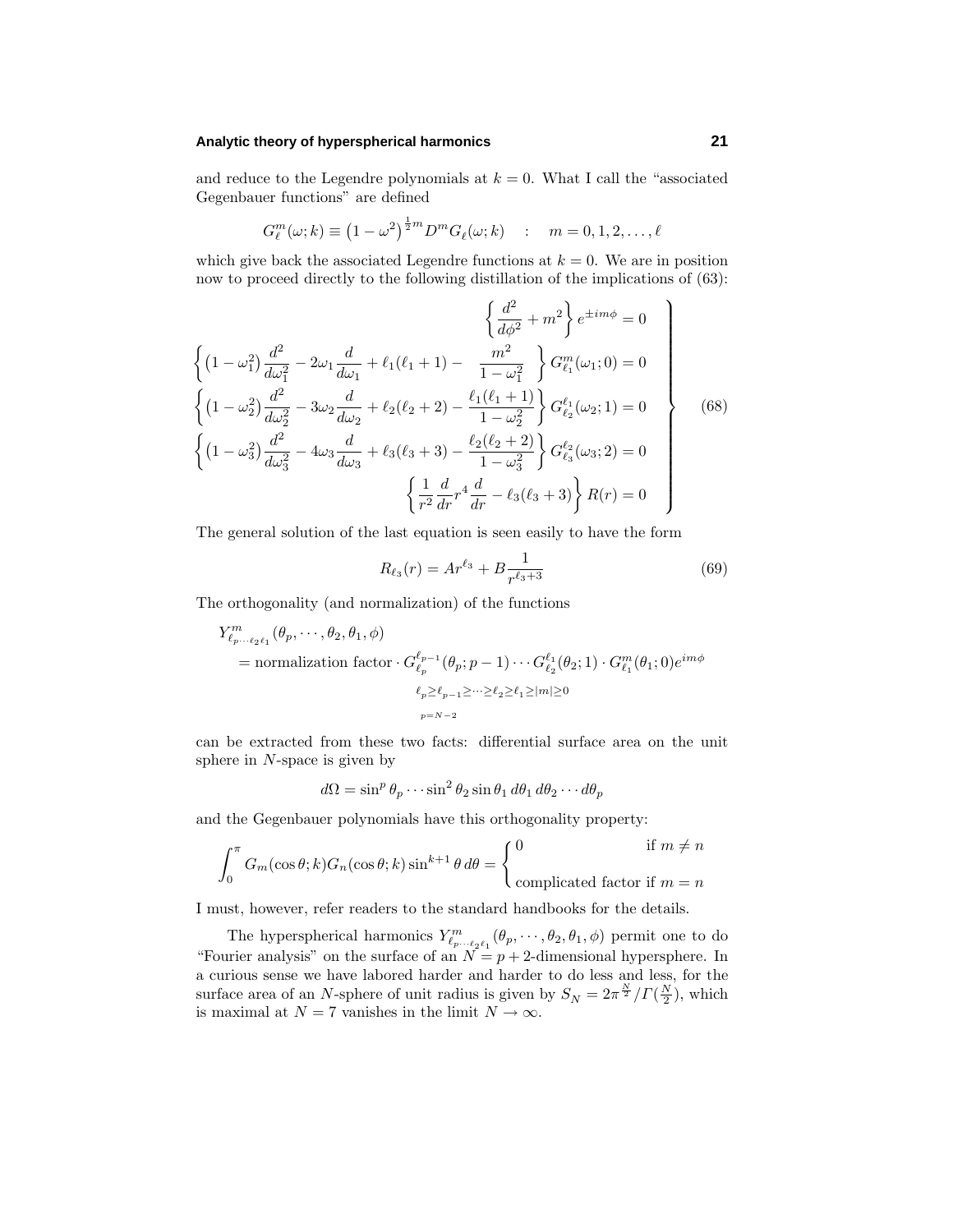**5. Concluding remarks & open questions**. Such then, in bald outline, is the inexhaustibly rich (and intricate!) analytic theory of hyperspherical harmonics, which I have reviewed here in order to be in position to pose this question: Can Kramers' technique be generalized in such a way as to yield an algebraic theory of hyperspherical harmonics? In (for example) 5-space  $(\mathbf{a} \cdot \mathbf{r})^{\ell_3}$  is clearly rotationally invariant, and harmonic if  $\boldsymbol{a}$  is null. Can one, in imitation of (27), complex-parameterize the set of null 5-vectors and thus, from an analog of (29), recover the functional data displayed in (68)? On the evidence only of my many failures, I have come to the very tentative conclusion that Kramers' technique does not generalize; constructions imitative of  $(29)$  are impossible for  $N > 3$ . What I would like to see is either (i) a constructive solution of the problem, or (ii) a clear indication of why such a construction is impossible.

Returning now to the 3-dimensional context of our initial discussion, we found that the transformational theory, as it emerged from the algebraic line of argument, was unexpectedly richer than the classical theory of spherical harmonics. Looking specifically to  $(55)$ , we note that while

$$
(\mathbf{a} \cdot \mathbf{r})^{\ell}
$$
 is a polynomial for  $\ell = 0, 1, 2, \cdots$ 

 $(\mathbf{a} \cdot \mathbf{r})^{\ell}$  is *not* a polynomial if  $\ell = \frac{1}{2}, \frac{3}{2}, \frac{5}{2}, \cdots$ . In quantum mechanics the half-integral representations (the "spin representations") of  $O(3)$  do play an important role, and announce their presence by the characteristic appearance of multi-component wave functions, with

number of components =  $2\ell + 1 = 2, 4, 6, \cdots$ 

There is, however, an alternative which (though precluded by the quantum mechanical requirement that the wave function be single-valued) is available in principle to some applications. For the functions

$$
Y_{\ell}^{m}(\theta,\phi) \sim e^{im\phi} \left(1 - \omega^2\right)^{\frac{1}{2}m} \left(\frac{d}{d\omega}\right)^{\ell+m} \left(\omega^2 - 1\right)^{\ell}
$$

remain meaningful even when  $\ell$  and  $m$  are (both) half-integral. Such functions —the construction of which (since  $\ell+m$  is integral-valued) does not even entail the concept of "fractional differentiation"<sup>5</sup>—would appear to permit one to perform Fourier analysis on the double-sphere. In quantum mechanics one has sometimes to distintinguish 720° rotations (which are equivalent to the identity) from 360<sup>°</sup> rotations (which aren't), and it was to illustrate this fact that Dirac invented his famous "spinor spanner."

There have been two principal actors in my story, as I have told it: *algebra* and *analysis*. A third actor—group representation theory—would have heavy

 $^5\,$  We touch here, interestingly, on yet another subject of which Laplace was a founding father; see Chapter I of K. S. Miller & B. Ross, An Introduction to the Fractional Calculus and Fractional Differential Equations  $(1993)$ .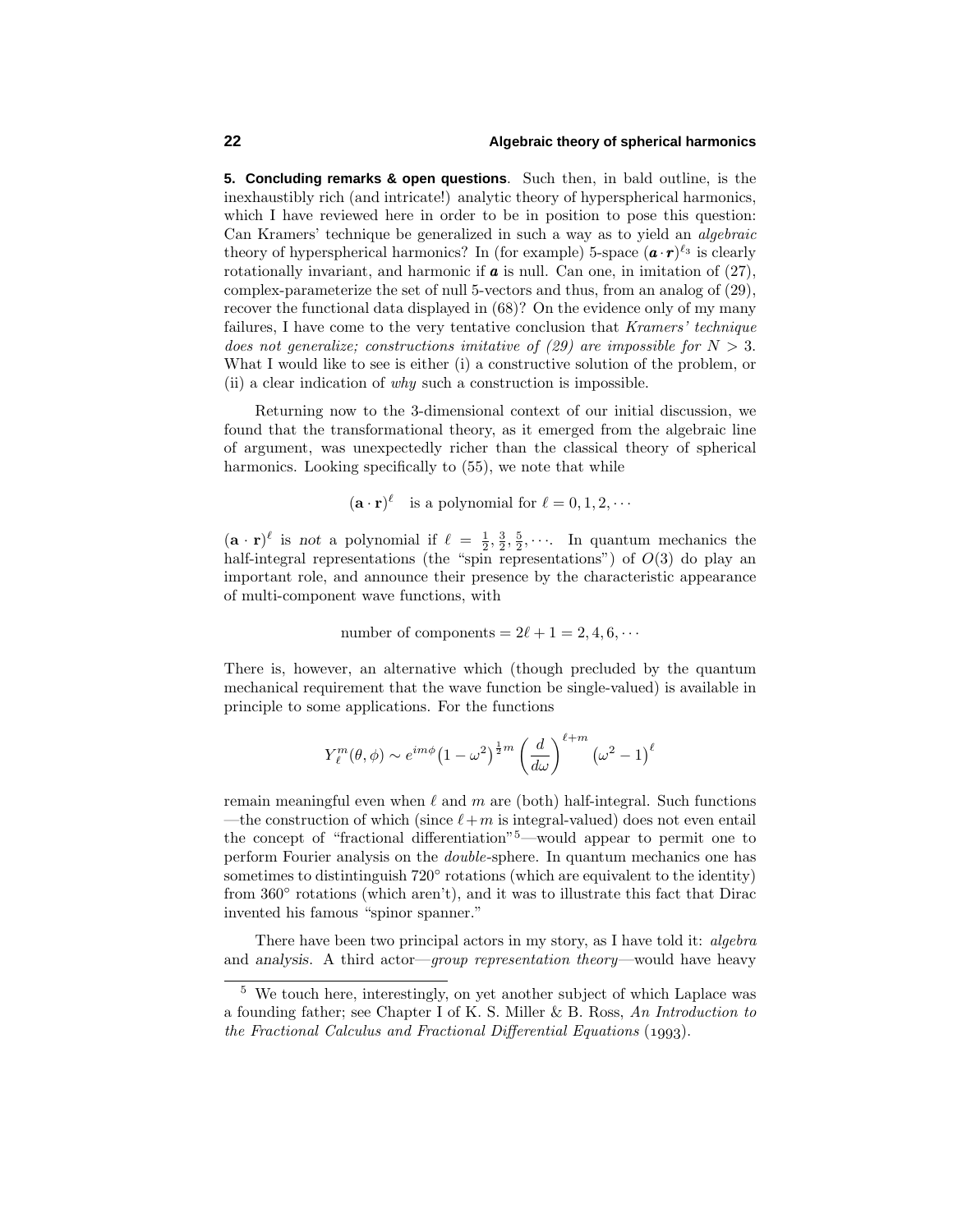## **Concluding remarks & open questions 23**

contributions to make in any more complete account, and the potential for cross-talk seems inexhaustible. Concerning the group-theoretic aspect of my topic I must on the present occasion be content to record only a few incidental remarks.

The sense in which the hyperspherical harmonics  $Y_{\ell_p...\ell_2\ell_1}^m(\theta_p,\dots,\theta_2,\theta_1,\phi)$ can be expected to "fold among themselves in such a manner as to provide representations of  $O(N)$ " is most transparently evident in the case  $N = 2$ , where the "spherical harmonics" are (we disregard all normalization factors)

 $Y^{0}(\phi) = 1$  and  $Y^{\pm m}(\phi) = e^{\pm im\phi}$  :  $m = 1, 2, ...$ 

which organize naturally into an array of this design:

• • • • • ··· • • • • • • ···

Action of the elements of  $O(2)$  can be described  $Y(\phi) \longrightarrow Y(\tilde{\phi}) = Y(\phi + \alpha)$ which in real terms entails

$$
\begin{pmatrix}\n\cos m\phi \\
\sin m\phi\n\end{pmatrix}\n\longrightarrow\n\begin{pmatrix}\n\cos m\tilde{\phi} \\
\sin m\tilde{\phi}\n\end{pmatrix}\n=\n\underbrace{\begin{pmatrix}\n\cos m\alpha & -\sin m\alpha \\
\sin m\alpha & \cos m\alpha\n\end{pmatrix}}_{\mathbb{R}(\alpha;m)}\n\begin{pmatrix}\n\cos m\phi \\
\sin m\phi\n\end{pmatrix}
$$

Evidently (certain real linear combinations of) the "2-dimensional spherical harmonics" of leading non-trivial order  $m = 1$  transform in direct imitation of the elements of  $O(2)$ 

$$
\begin{pmatrix} x \\ y \end{pmatrix} \longrightarrow \begin{pmatrix} \tilde{x} \\ \tilde{y} \end{pmatrix} = \mathbb{R}(\alpha) \begin{pmatrix} x \\ y \end{pmatrix} \quad \text{with} \quad \mathbb{R}(\alpha) \equiv \mathbb{R}(\alpha; 1)
$$

while those of higher order  $m > 1$  provide a population of alternative  $2 \times 2$ matrix representations  $\mathbb{R}(\alpha; m) = \mathbb{R}^m(\alpha)$  of  $O(2)$ . Turning from  $O(2)$  to  $O(3)$ , the spherical harmonics organize into an array of the design

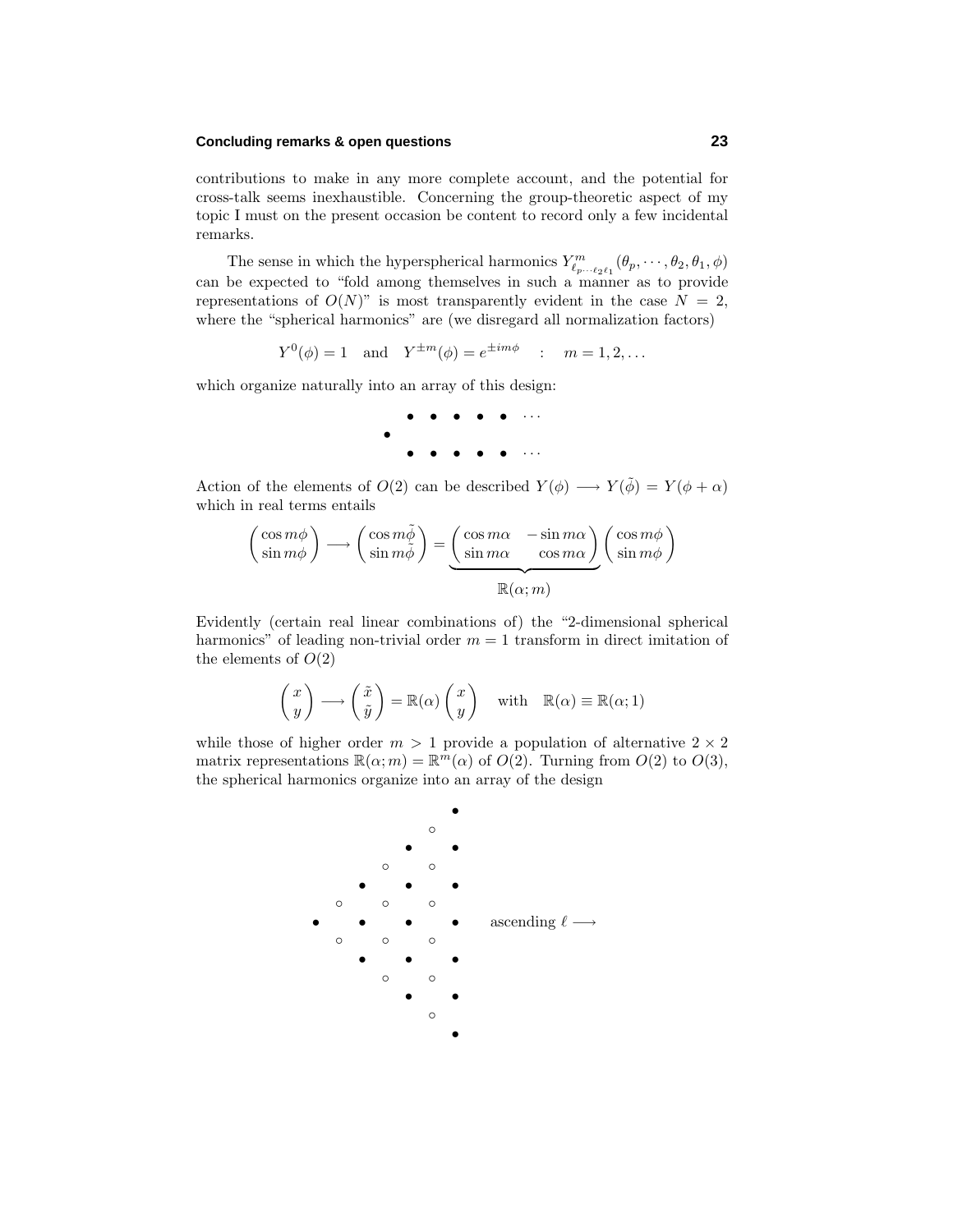Here again, (certain real linear combinations of) the 3-dimensional spherical harmonics of leading non-trivial order  $\ell = 1$  transform in direct imitation

$$
\begin{pmatrix} \bullet \\ \bullet \\ \bullet \end{pmatrix} \longrightarrow \begin{pmatrix} \widetilde{\bullet} \\ \widetilde{\bullet} \\ \widetilde{\bullet} \end{pmatrix} = \mathbb{R} \begin{pmatrix} \bullet \\ \bullet \\ \bullet \end{pmatrix}
$$

of the geometrical action of the elements of *O*(3)

$$
\begin{pmatrix} x \\ y \\ z \end{pmatrix} \longrightarrow \begin{pmatrix} \tilde{x} \\ \tilde{y} \\ \tilde{z} \end{pmatrix} = \mathbb{R} \begin{pmatrix} x \\ y \\ z \end{pmatrix}
$$

while the spherical harmonics of higher order  $\ell > 1$  provide  $O(3)$  representations of ascending odd dimension. Interleaved among those are the even-dimensional spinor representations of ascending dimension

$$
\begin{pmatrix} 0 \\ 0 \end{pmatrix} \longrightarrow \begin{pmatrix} \tilde{0} \\ \tilde{0} \end{pmatrix} = \mathbb{S} \begin{pmatrix} 0 \\ 0 \end{pmatrix}
$$

One expects the pattern of these remarks to be repeated in the *N*-dimensional case, but I look here only to the "numerological" aspects of the situation. Enlarging upon prior usage, let us agree to call  $\ell \equiv \ell_p$  the "order" of the hyperspherical function  $Y^m_{\ell_p \cdots \ell_2 \ell_1} (\theta_p, \cdots, \theta_2, \theta_1, \phi)$ , and let

 $\#(\ell; N) \equiv$  number of *Y*-functions of order  $\ell$  in the *N*-dimensional case

Familiarly

$$
\#(\ell;2) = \begin{cases} 1 & \text{for } \ell = 0 \\ 2 & \text{for } \ell = 1,2,3,\dots \end{cases}
$$

and

$$
\#(\ell;3) = 2\ell + 1 \quad \text{for} \quad \ell = 0, 1, 2, 3, \dots
$$

And from  $\ell \geq \ell_{p-1} \geq \ell_{p-2} \geq \cdots \geq \ell_1$  we obtain

$$
\#(\ell;N) = \sum_{k=0}^{k=\ell} \#(k;N-1)
$$

which gives rise to the following self-explanatory table:

|   |   | 2 |         | $\mathfrak{D}$ |         | 2   |         | 2   |         | 2   | $\cdots$ |
|---|---|---|---------|----------------|---------|-----|---------|-----|---------|-----|----------|
| 1 | O | 3 | $\circ$ | 5              | $\circ$ |     | $\circ$ | 9   | $\circ$ | 11  |          |
| 1 |   | 4 |         | 9              |         | 16  |         | 25  |         | 36  | .        |
| 1 |   | 5 |         | 14             |         | 30  |         | 55  |         | 91  | .        |
|   |   | 6 |         | 20             |         | 50  |         | 105 |         | 196 |          |
|   |   |   |         | 27             |         | 77  |         | 182 |         | 378 | .        |
|   |   | 8 |         | 35             |         | 112 |         | 294 |         | 672 |          |
|   |   |   |         |                |         |     |         |     |         |     |          |
|   |   |   |         |                |         |     |         |     |         |     |          |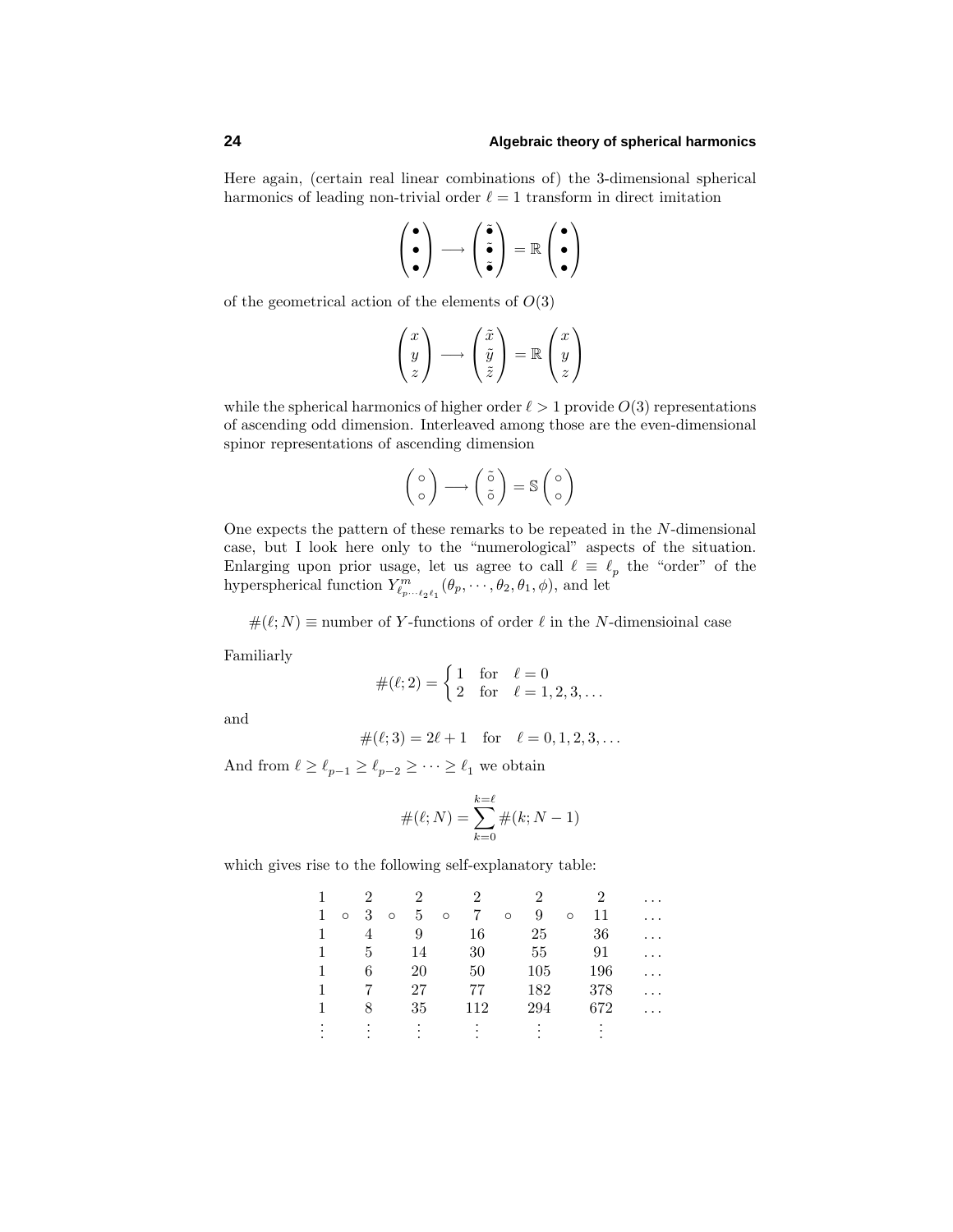#### **Notes & references 25**

Dimension *N* marches down the second column; it appears therefore plausible that a statement of the form "(certain real linear combinations of) the *N*-dimensional spherical harmonics of leading non-trivial order  $\ell = 1$  transform in direction imitation of the geometrical action of the elements of  $O(N)$ " will hold generally, not just in the cases  $N = 2$  and  $N = 3$ . I have marked  $\circ$  the interstices which in the case  $N = 3$  are occupied by the spin representations of  $O(3)$ . The absence of such simply-patterned interstices for  $N > 3$  lends seeming weight to my conclusion that "Kramers' construction does not generalize." We notice, however, that the preceding display is strongly reminiscent of what might be called the "table of hypertrangular numbers"

| $N=1$ : 1 2 3  |  |                           |    |                     | 5   |     | $\cdots$ |
|----------------|--|---------------------------|----|---------------------|-----|-----|----------|
| $N=2$ : 1      |  | $\overline{\phantom{a}3}$ | 6  | 10                  | 15  | 21  | $\cdots$ |
| $N=3$ : 1      |  | $\overline{4}$            | 10 | 20                  | 35  | 56  | $\ldots$ |
| $N = 4$ : 1 5  |  |                           | 15 | 35                  | 70  | 126 | $\ldots$ |
| $N=5$ : 1      |  | 6                         | 21 | 56                  | 126 | 252 | .        |
| $N = 6$ : 1    |  | $7\overline{7}$           | 28 | 84                  | 210 | 462 | $\cdots$ |
| $N=7$ : 1      |  | 8 <sup>8</sup>            | 36 | 120                 | 330 | 792 | $\cdots$ |
| <b>SECTION</b> |  |                           |    | しまい しまいし まいしょうおうしょう |     |     |          |
|                |  |                           |    |                     |     |     |          |

and that if one (i) doubles every entry and (ii) makes the replacement  $N \to N+2$ one does obtain a plausible "table of spinorial interstitials." While I attach no great weight to results achieved by such "mere numerology," I do note with sharpened interest that such constructions do in fact occur in accounts of the "irreducible representations of *O*(*N*)."<sup>6</sup>

Two final observations: Kramers' method brings to mind some aspects of a line of argument due to Maxwell.<sup>7</sup> And it is vividly evocative of an operator-algebraic quantum theory of angular momentum which was devised (but never properly published) by J. Schwinger.<sup>8</sup> It would be amusing to work out the detailed interconnections, and to discover more particularly what Maxwell/Schwinger might have to say if the world were *N*-dimensional.

**Notes & references**. Laplace's equation  $\nabla^2 V(x, y, z) = 0$  appears for the first time in a paper of  $1789$  concerned with the stability of the rings of Saturn—a problem which later was to engage the attention also of Maxwell.

Hendrik Anthony Kramers  $(1894-1952)$  was a student of Paul Ehrenfest, and in 1934 succeeded Ehrenfest at the University of Leiden. Kramers is remembered by physicists today mainly as the "K" in the "WKB method,"

 $6$  See, for example, Chapter V,  $\S7$  of H. Weyl, The Classical Groups: Their Invariants and Representations (Second edition, 1946).

<sup>7</sup> See, for example, Volume I, Chapter VII, §5 of R. Courant & D. Hilbert, Methods of Mathematical Physics (1953) or my own ELECTRODYNAMICS (1972), pp. 397–402.

<sup>8</sup> "On angular momentum," publication NYO–3071(26 January 1952) of the U. S. Atomic Energy Commission.